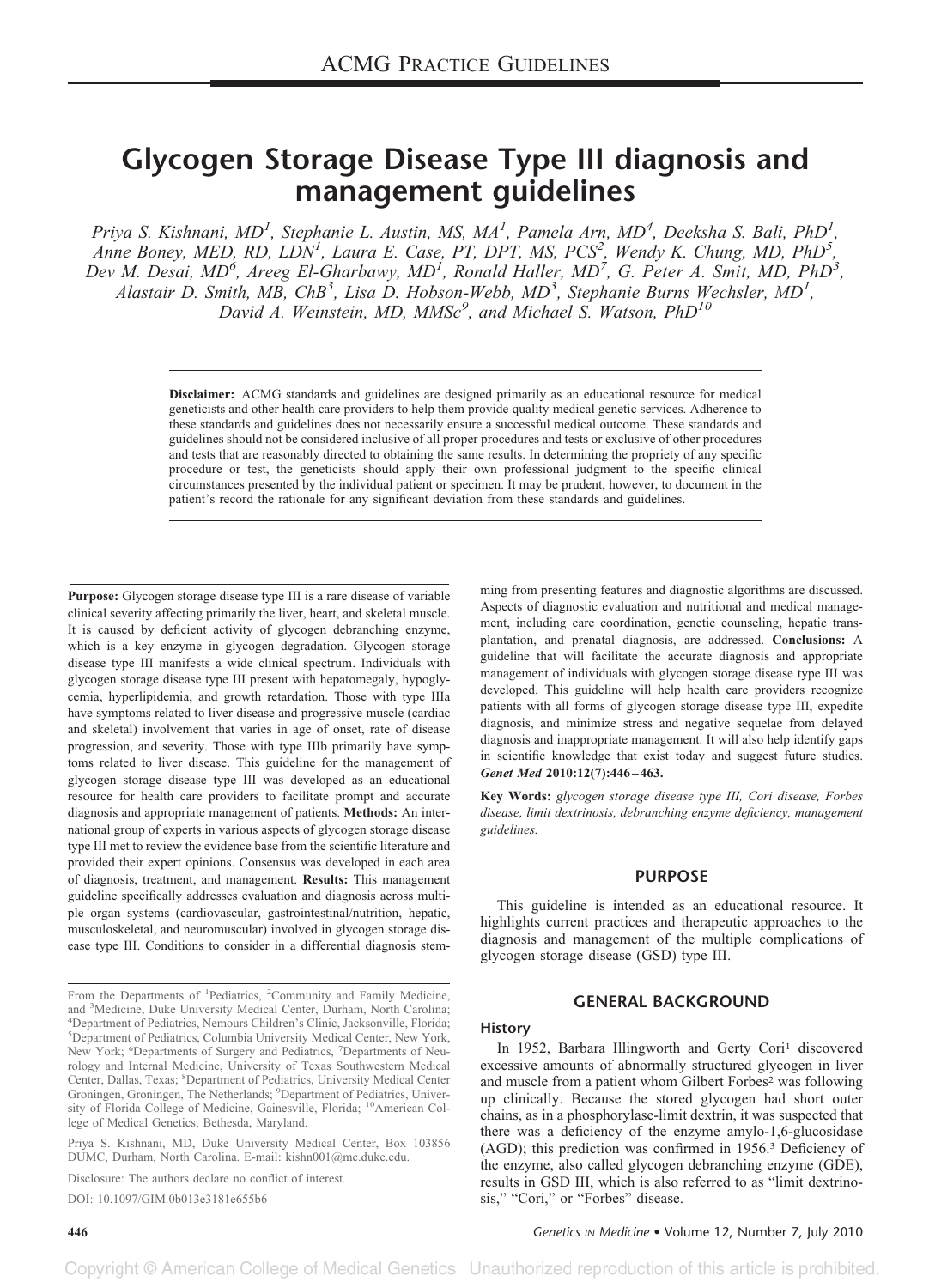Most individuals with GSD III survive into adulthood as in the case of the two patients (a male and a female) originally reported by Snappes and Van Creveld in 1928.4 Both patients had hepatomegaly and inability to mobilize liver glycogen. Both patients improved clinically with the hepatomegaly resolving after puberty, a common finding in affected individuals. In 1964, Van Creveld and Huijing<sup>5</sup> demonstrated that these two patients had deficient debranching enzyme activity. It was further shown that although debranching enzyme, or AGD, was present in leukocytes of normal individuals, no AGD was found in the leukocytes of individuals with GSD caused by debranching enzyme deficiency.6

The human debranching enzyme gene is a large single-copy gene (GenBank M85168) located on chromosome 1p21, which was cloned in 1991 by Yang et al.7 The human debranching enzyme gene spans 85 kb and contains 35 exons, encoding a 7.0-kb mRNA.8 Six mRNA isoforms are present, differing in the 5' untranslated region and tissue distribution because of differential transcription and alternative exon usage of a single debranching-enzyme gene.9 The major mRNA isoform present in both muscle and liver encodes a protein consisting of 1532 amino acid residues.

#### **Overview and general background**

GDE is one of the few known proteins with two independent catalytic activities occurring at separate sites on a single polypeptide chain. The two activities are transferase  $(1,4-\alpha-D$ glucan; 1,4- $\alpha$ -D-glucan 4- $\alpha$ -D-glycosyltransferase) and AGD. Both debranching enzyme and phosphorylase enzyme are needed for the complete degradation of glycogen. Clinical symptoms attributable to impaired degradation and increased glycogen accumulation include hepatic dysfunction and disease (hypoglycemia, pronounced hepatomegaly, and cirrhosis), variable skeletal myopathy, variable cardiomyopathy, and poor growth. Laboratory findings include increased liver enzyme levels, hypoglycemia, hyperlipidemia, and ketosis. The level of serum creatine kinase (CK) may be increased in individuals with muscular/cardiac involvement.

Type III GSD is an autosomal recessive disease that has been reported in many different ethnic groups including Caucasians, Africans, Hispanics, and Asians. The frequency of the disease is relatively high in Sephardic Jews of North African extraction (prevalence 1:5400).

Individuals with this disease vary remarkably, both clinically and enzymatically.10,11 Most have disease involving both liver and muscle (type IIIa), some  $(\sim 15\%$  of all those with GSD-III) have only liver involvement (type IIIb), and in rare cases, there is a selective loss of only one of the two GDE activities: glucosidase (type IIIc) or transferase (type IIId). GSD IIIc affects only the muscle, and GSD IIId affects the muscle and the liver.12 The latter two are extremely rare with only a handful of cases reported.<sup>11,13,14</sup>

#### **Clinical history**

During infancy and childhood, the dominant features are hepatomegaly, hypoglycemia, hyperlipidemia, and growth retardation. In individuals with muscle involvement (GSD IIIa), there is variable myopathy and cardiomyopathy. Serum CK levels can be useful to identify individuals with muscle involvement; however, normal CK levels do not rule out muscle enzyme deficiency.15

Hepatomegaly and hepatic symptoms in most individuals with type III GSD improve with age and usually resolve after puberty.16 The apparent improvement may be related to a reduced relative glucose requirement. The decrease in liver size can be misleading as progressive liver cirrhosis and hepatic failure can occur, and some individuals develop end-stage liver cirrhosis.16 –20 Hepatic adenomas have been reported with a prevalence ranging from 4% to as high as 25%.17 There are also reports of hepatocellular carcinoma (HCC).<sup>18</sup> In rare instances, hepatic symptoms may be mild, and the diagnosis is not made until adulthood when the individuals manifest symptoms and signs of neuromuscular disease.<sup>21</sup>

Muscle involvement in GSD IIIa is variable; some individuals have asymptomatic cardiomyopathy, some have symptomatic cardiomyopathy leading to death, and others have only skeletal muscle and no apparent heart involvement. Ventricular hypertrophy is a frequent finding, but overt cardiac dysfunction is rare.<sup>22–25</sup> Sudden death thought to be caused by cardiac arrhythmias has been reported.23,26,27 There may be motor delays in childhood, weakness and wasting may slowly progress and become severe by the 3rd or 4th decade of life.16 Myopathy can be both proximal and distal. Electromyography (EMG) reveals a widespread myopathy; nerve conduction studies may also be abnormal.28,29 Individuals with GSD III may be at increased risk for osteoporosis, especially those with muscle involvement.30 Polycystic ovaries are common,31 but fertility is not reduced. There have been reports of successful pregnancies in individuals with GSD III.32–34

## **METHODS/PROCESS**

#### **Consensus development panel**

An international group of experts in (a) clinical and laboratory diagnosis, (b) treatment and management (cardiac, gastrointestinal/dietary, musculoskeletal, neurologic, psychosocial, hepatic transplantation, general medical, and supportive and rehabilitative); and (c) genetic aspects of GSD III was assembled to review the evidence base and develop management guidelines. After a meeting during which published material and personal experience were reviewed by the panel, experts in the various areas reviewed the literature in these areas and drafted the guidelines. Conflict of interest statements were provided by the participants. All members of the panel reviewed and approved the final guidelines. Consensus was defined as agreement among all members of the panel. For the most part, the evidence and resulting recommendations are considered expert opinion because additional levels of evidence were not available in the literature. Penultimate drafts of these guidelines were shared with an external review group consisting of Salvatore DeMauro, MD, William Rhead, MD, Lane Rutledge, MD, Mark Tarnopolsky, MD, PhD, Joseph Wolfsdorf, MB, BCh, and Yuan-Tsong Chen, MD, PhD. Their suggestions were considered by the working group, and changes were made as considered appropriate.

#### **Target audience**

This guideline is directed at a wide range of providers. Although care is commonly provided by metabolic disease specialists/biochemical geneticists, gastroenterologists and neuromuscular experts, it is important that primary care providers and other specialists who often are involved in the care of these patients with GSD III also be able to recognize the condition and to provide appropriate care for these patients.

## **DIAGNOSTIC CONFIRMATION**

#### **Differential diagnosis**

Type III GSD has variable symptoms depending on the severity and tissues and organs involved.<sup>35,36</sup> As a result, the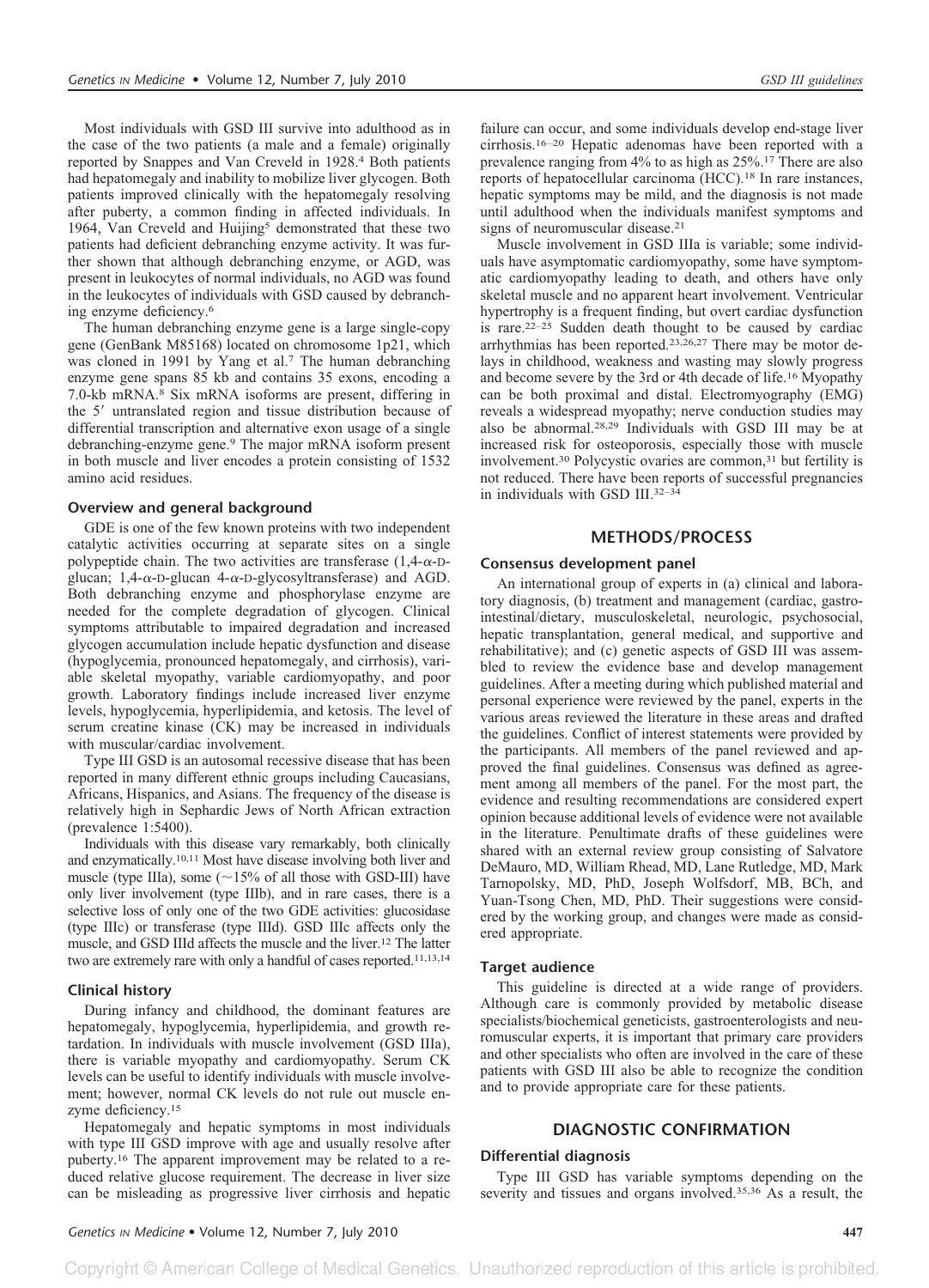| Disorder                                                                           | Similarity with GSD III                                                         | Distinguishing features                                                                                                                                                                                            |
|------------------------------------------------------------------------------------|---------------------------------------------------------------------------------|--------------------------------------------------------------------------------------------------------------------------------------------------------------------------------------------------------------------|
| GSD type 0 (glycogen synthase)<br>deficiency)                                      | Fasting hypoglycemia and ketosis                                                | Absence of hepatomegaly                                                                                                                                                                                            |
| GSD type I (glucose-6-<br>phosphase deficiency)                                    | Severe hypoglycemia and<br>hyperlipidemia                                       | Increased uric acid, increased lactate, lack of severe ketones,<br>nephromegaly, and lack of muscle symptoms                                                                                                       |
| GSD type II (acid alpha<br>glucosidase deficiency)                                 | Myopathy-elevated CK, AST,<br>and ALT levels                                    | Lack of liver symptoms, AST usually higher than ALT,<br>diaphragm involvement, proximal myopathy with distal<br>sparing until late in disease course, and lysosomal glycogen<br>on histology                       |
| GSD type IV (hepatic<br>presentation; branching<br>enzyme deficiency)              | Hepatomegaly, elevated AST,<br><b>ALT</b> levels                                | Lack of hypoglycemia until end-stage liver disease,<br>polyglucosan storage on muscle biopsy                                                                                                                       |
| GSD type IV (neuromuscular<br>presentation; branching<br>enzyme deficiency)        | Increased CK, myopathy                                                          | Hypotonia, amylopectin-like inclusions, muscle atrophy,<br>respiratory insufficiency, and sometimes dilated<br>cardiomyopathy or neuronal involvement                                                              |
| GSD V and VII                                                                      | Muscle glycogen storage,<br>increased CK                                        | Dynamic symptoms of exertional muscle contractures and<br>rhabdomyolysis                                                                                                                                           |
| GSD type VI (phosphorylase<br>deficiency)                                          | Hepatomegaly, elevated AST and<br>ALT levels, hypoglycemia                      | Lack of muscle involvement, usually less severe clinically                                                                                                                                                         |
| GSD type IX (phosphorylase<br>kinase deficiency, liver forms)                      | Hepatomegaly, elevated AST and<br>ALT levels,<br>hypoglycemia $\pm$ elevated CK | X-linked form typically less severe clinically, other liver<br>forms (Gamma2 variant and AR forms) can be more rapidly<br>progressive, variability between and within different<br>subtypes                        |
| Disorders of fructose metabolism<br>(hereditary fructose)<br>intolerance)          | Hepatomegaly, elevated AST and<br><b>ALT</b> levels                             | Gastrointestinal symptoms long-term liver and kidney damage,<br>prolonged clotting time, hypoalbuminemia, elevation of<br>bilirubin, and proximal tubular dysfunction, hypoglycemia<br>provoked by fructose intake |
| GSD type XI (Glut-2 deficiency)                                                    | Hepatomegaly, elevated AST and<br>ALT levels, hypoglycemia                      | Gastrointestinal symptoms, renal symptoms such as renal<br>tubular acidosis                                                                                                                                        |
| Disorders of gluconeogenesis<br>(e.g., fructose $1-6$<br>diphosphatase deficiency) | Hepatomegaly, elevated AST and<br>ALT levels, hypoglycemia                      | Lactate elevation with fasting                                                                                                                                                                                     |
| Primary liver diseases (alpha-1-<br>antitrypsin, hepatitis)                        | Hepatomegaly, elevated AST and<br><b>ALT</b> levels                             | Lack of fasting hypoglycemia and ketosis                                                                                                                                                                           |
| Other metabolic disorders<br>(Niemann Pick B, Gaucher)                             | Hepatomegaly, growth failure,<br>hyperlipidemia                                 | Presence of significant splenomegaly, lack of hypoglycemia,<br>presence of storage cells characteristic for the disease                                                                                            |

## **Table 1** Differential diagnosis of GSD III

differential diagnosis of type III is extensive (Table 1), and a well-planned diagnostic approach is required. The most common alternative diagnosis in the differential is GSD type Ia. Features common to both disorders are hepatomegaly, hyperlipidemia, and hypoglycemia. However, some key differences between GSD I and III help differentiate these two disorders. Individuals with GSD I typically present earlier (in the first few months of life) with severe fasting hypoglycemia 3 to 4 hours after a feed. In individuals with GSD III, hypoglycemia is usually not as severe as in GSD I because of intact gluconeogenesis and the ability to metabolize peripheral branches of glycogen via phosphorylase. Nonetheless, there are cases of GSD III whose clinical onset is similar to that of GSD I.<sup>37</sup> Laboratory features that further help to distinguish between these disorders are elevated uric acid and lactate concentrations in GSD I, which are typically normal in GSD III.38 GSD III is associated with higher hepatic transaminase concentrations than GSD I, and aspartate aminotransferase (AST)/alanine aminotransferase (ALT) concentrations exceeding 500 U/L are commonly seen.

Ultrasound imaging of the liver at baseline is similar in GSD I and GSD III, but the presence of nephromegaly in GSD type I can be a clue to the diagnosis.39 A controlled fasting study can further help distinguish GSD III from GSD I. Blood lactate concentrations rise rapidly in GSD type I as soon as hypoglycemia develops, whereas hyperketonemia with fasting is suggestive of GSD III.40,41

Although transaminase elevation and hepatomegaly are common to many primary hepatic diseases and other metabolic disorders, hypoglycemia is uncommon until the development of end-stage liver disease (ESLD) for most disorders except GSDs.<sup>42,43</sup> The extent of the hepatomegaly is similar in types VI and IX GSD, and all of these (GSD III, VI, and IX) can have profound ketosis after an overnight fast. The extent of the hypoglycemia, transaminase elevation, and hyperlipidemia are usually more severe in GSD III; however, severely affected individuals with GSD VI and GSD IX are being increasingly recognized. GSD type IV does not have hypoglycemia or ketone abnormalities until reaching end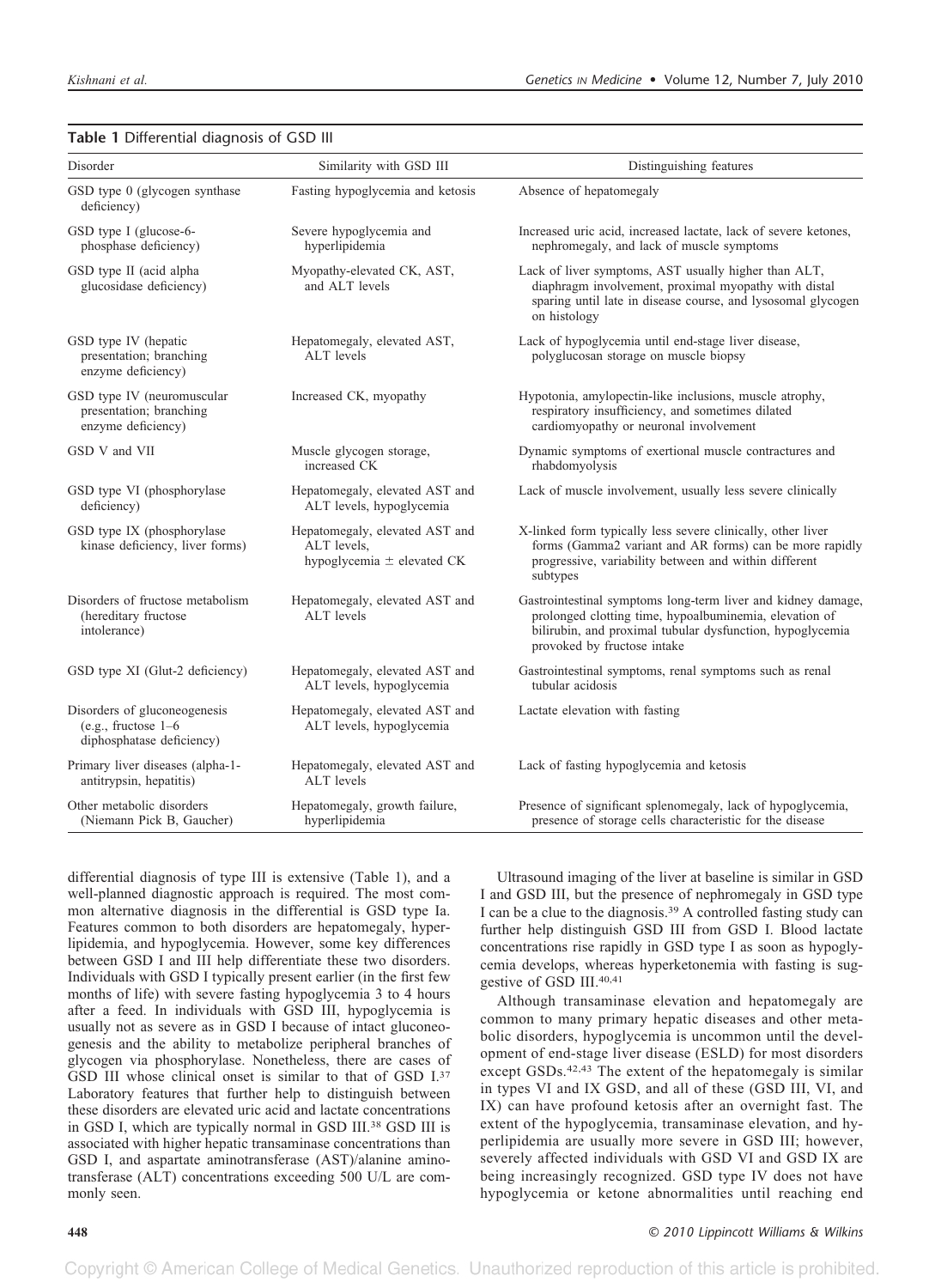stage, and liver dysfunction is usually more pronounced in GSD IV.44

Muscle involvement and elevated CK concentrations can occur in GSD IIIa, some hepatic forms of GSD IX, McArdle disease, and late onset GSD II (Pompe disease) but with clinical and pathophysiologic differences. Muscle weakness in late onset Pompe disease is primarily truncal and proximal, affecting lower more than upper limbs; diaphragm weakness is common and may be the presenting symptom; and hepatomegaly or hypoglycemia are absent. In GSD III, muscle weakness can be both proximal and distal, is accompanied by hypoglycemia and hepatomegaly in children, does not affect muscles involved in respiration, and is usually not noted before presentation with hypoglycemia and/or hepatomegaly. Respiratory distress caused by involvement of the diaphragm is highly suggestive of Pompe disease and can be a key distinguishing feature not only from GSD III but also from other neuromuscular disorders.45 Limb-girdle muscular dystrophy, inflammatory myopathy, myasthenia gravis, motor neuron disease, and Pompe disease (GSD II) could be included in the differential diagnosis of adults presenting with weakness. Individuals with McArdle disease may have significantly elevated CK levels together with exercise-induced muscle cramps and are prone to develop rhabdomyolysis. These features help to distinguish it from GSD III. Myopathic motor unit potentials along with the presence of spontaneous activity on EMG may suggest a myositis, but this pattern is often seen with glycogen storage disorders, such as Pompe disease and GSD III.

Rarely, a severe infantile cardiomyopathy can occur in GSD III,23 which can be difficult to distinguish from Pompe disease and Danon disease. In these primary cardiac disorders, hypoglycemia is not present. There may be hepatomegaly caused by cardiac failure. A rare variant of phosphorylase kinase deficiency caused by mutations in the *PRKAG2* gene can also present with severe infantile hypertrophic cardiomyopathy.46

Other metabolic disorders such as Gaucher disease and Niemann-Pick disease may, initially, be confused with GSD because of the presence of hepatomegaly. In these storage disorders, however, splenomegaly is massive and helps in the differential diagnosis.43 Hypoglycemia can also be used to distinguish GSD from other metabolic abnormalities.

#### **Clinical and laboratory evaluation**

In GSD III, the administration of glucagon 2 hours after a carbohydrate-rich meal provokes a normal increase in blood glucose (BG), whereas, after an overnight fast, glucagon typically provokes no change in BG level.

Critical blood samples drawn at the time of hypoglycemia are useful in evaluation of the various metabolic and endocrine causes (Table 2). The coexistence of hepatomegaly and hypoglycemia should prompt a workup that includes measurement of BG, lactate, uric acid, and hepatic profile including liver function studies, CK, plasma total and free carnitine, acylcarnitine profile, urinalysis, and urine organic acids. When the diagnosis is unclear, measurement of insulin, growth hormone, cortisol, free fatty acids, beta-hydroxybutyrate, and acetoacetate levels may also be needed. In addition, the results of newborn screening should be checked because fatty acid oxidation disorders and galactosemia are included both in the differential diagnosis and standard newborn screening panels. At presentation, individuals with GSD III have elevated transaminase levels, often  $>2\times$  upper limits of normal and often  $>500$  IU/L, with elevated fatty acid concentrations. At the time of hypoglycemia, beta-hydroxybutyrate concentration will be elevated, which is in contrast to the hypoketosis characteristic of fatty acid oxidation

| Primary evaluation                    | Blood glucose                                       |
|---------------------------------------|-----------------------------------------------------|
| (if possible, drawn<br>at the time of | <b>Blood</b> lactate                                |
| hypoglycemia)                         | Uric acid                                           |
|                                       | Hepatic profile including liver<br>function studies |
|                                       | Serum lipid profile                                 |
|                                       | Plasma CK                                           |
|                                       | Plasma total and free carnitine                     |
|                                       | Plasma acylcarnitine profile                        |
|                                       | Plasma amino acids                                  |
|                                       | Urinalysis                                          |
|                                       | Urine organic acids                                 |
| Secondary evaluation                  | Insulin                                             |
| (when the<br>diagnosis is             | Growth hormone                                      |
| unclear)                              | Cortisol                                            |
|                                       | Free fatty acids                                    |
|                                       | Beta-hydroxybutyrate and acetoacetate               |
|                                       | Review results of newborn screening                 |

#### **Table 2** Suggested laboratory evaluations for a patient with hypoglycemia and hepatomegaly

disorders and hyperinsulinism. A more detailed workup of the individual who presents with hypoglycemia and hepatomegaly can be found in Scriver's Online Metabolic and Molecular Bases of Inherited Disease.47

Electromyograms and nerve conduction studies are generally both abnormal showing evidence of myopathy (small, short duration motor units) and a mixed pattern of myopathy and neuropathy.28 These findings may be caused by structurally abnormal glycogen accumulation within the skeletal muscle and peripheral nerves.48 Although rarely performed in the clinical scenario of GSD III, forearm exercise testing will demonstrate a blunted increase in lactate in GSD III.49 Uric acid levels could also be elevated in the setting of muscle exertion.50

Hepatomegaly and/or myopathy often lead gastroenterologists and neurologists to biopsy the liver or muscle/nerve to differentiate among the diverse causative factors in the differential diagnosis. Biopsies should lead to a definitive diagnosis in most cases but are critically dependent on the site of the biopsy and correct processing of the tissue. Tissues should be processed for light microscopy and electron microscopy, and also snap frozen  $(\sim 15 \text{ mg})$  in the operating room in liquid nitrogen for biochemical analysis. Usually 30 – 40 mg of tissue or four cores of liver tissue are required for all the studies necessary to make a definitive diagnosis. In the United States, reliable enzymatic analysis is only available on frozen muscle and liver biopsy samples.

Liver histology in those with GSD III can help differentiate it from other liver GSDs. Histopathologic findings of the liver in GSD I include distention of the liver cells by glycogen and fat with uniform glycogen distribution.<sup>51</sup> There is a mosaic pattern with pale staining and nuclear hyperglycogenation. Lipid vacuoles are large and frequent.52 In most individuals with GSD III, the liver and/or muscle biopsy demonstrate a vacuolar accumu-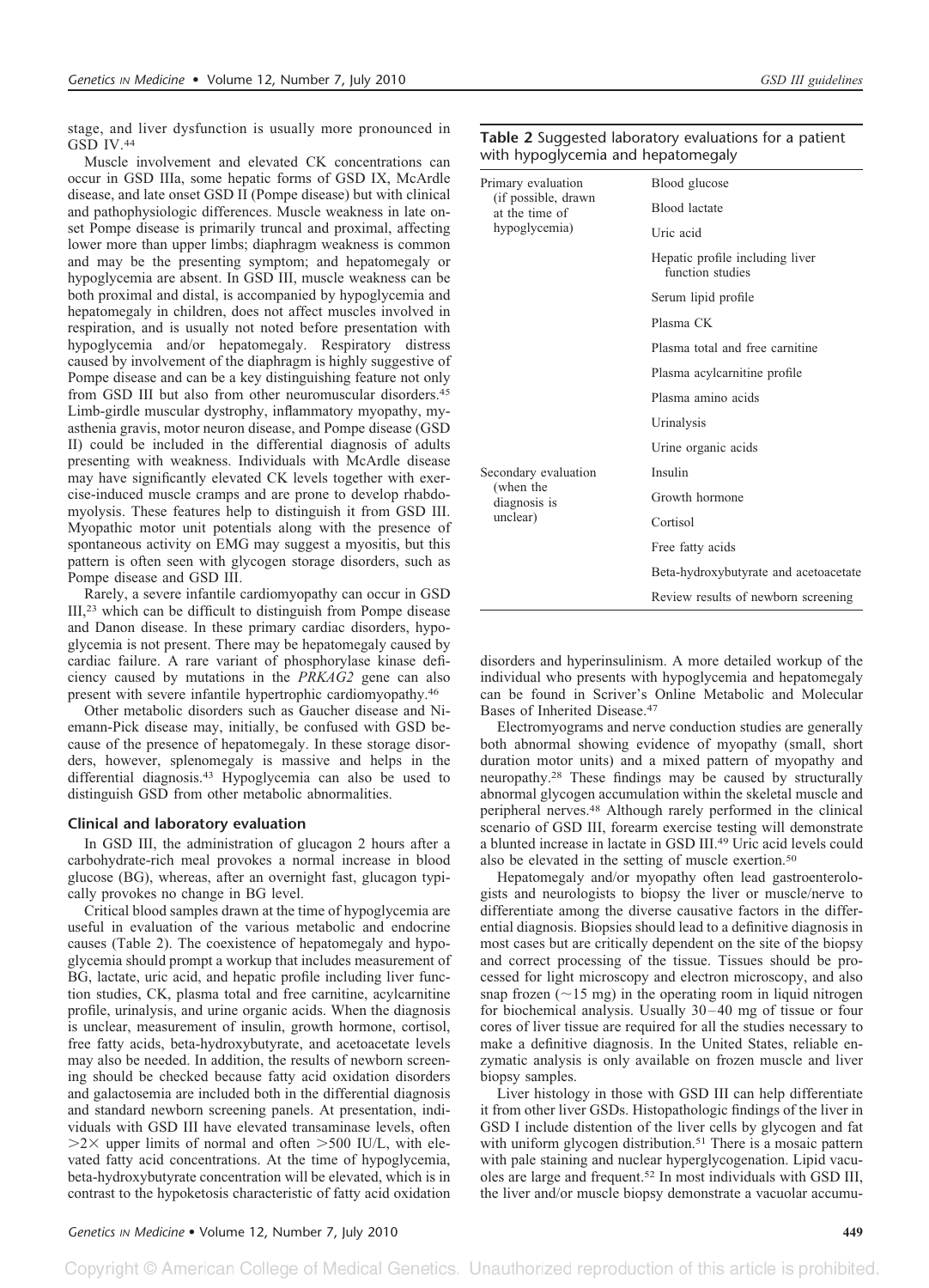lation of nonmembrane-bound glycogen primarily located in the cytoplasm. Lipid vacuoles are less frequent in GSD III than in GSD I. The presence of fibrosis, ranging from minimal periportal fibrosis to micronodular cirrhosis, is noted in GSD III and not in GSD I.16,51,52 Some glycogen is also found in lysosomes.21,53,54 The stored material in GSD I and III is periodic acid-Schiff positive and diastase sensitive within the cytoplasm.

With thorough noninvasive routine laboratory testing, it is often possible to arrive at a presumptive diagnosis of GSD III without a biopsy. However, definitive testing for GSD IIIa via either molecular genetic or enzymatic testing is necessary.

## **DIAGNOSTIC TESTING**

#### **Glycogen debranching enzyme**

GDE is an unusual protein because of its two independent catalytic activities; 1,4-alpha-D-glucan 4-alpha-D-glycosyltransferase and AGD, with separate active sites on a single polypeptide chain.<sup>55</sup>

## **Laboratory diagnosis of GSD III**

A diagnosis of GSD III is based on: (i) demonstration of excessive and structurally abnormal glycogen accumulation with shorter outer branches and deficient debranching enzyme activity in frozen liver and/or muscle biopsy samples or (ii) identification of pathogenic mutations in the *AGL* gene on both alleles.

## **Biochemical analysis of GDE activity and glycogen content**

Clinical assays measure overall GDE activity in the affected tissue samples. The glycogen content is markedly increased in GSD III (as high as 3 to 5 times the normal levels), and the accumulated glycogen appears structurally abnormal (shorter outer branches; indicated by decreased G-1-P to glucose ratio as compared with normal controls). This is an important distinguishing feature for GSD III compared with other GSDs (II, IV, V, VI, and IX) where glycogen content may be elevated but glycogen structure is normal.56 –58 Of note, in GSD I, the total glycogen content is much lower than in GSD II, III, V, VI and IX (Table 3).

The pattern of GDE deficiency in different tissues determines the specific subtype of GSD III. Individuals with GSD IIIa have deficient enzyme activity in both liver and muscle, whereas those with GSD IIIb have enzyme deficiency limited to the liver. Thus, for a definitive diagnosis of GSD III, muscle biopsy is usually necessary to distinguish GSD IIIa from IIIb, although the finding of mutations specific to GSD IIIb can help in this regard (see below). Some rare cases of GSD IIIc (isolated glucosidase deficiency) and IIId (isolated transferase deficiency) where there is a selective loss of only one of the two GDE activities have also been reported. However, these selective enzyme deficiencies are extremely rare with only a handful of reported cases; thus, their correlation with liver and/or muscle tissues has not been well understood. The molecular basis of tissue-specific GDE activity in individuals with the various subtypes of GSD III is also poorly understood.

GDE deficiency has also been demonstrated in blood cells and skin fibroblasts, but these assays are not clinically available in the United States. Western blot analysis has also been used to prove the absence of GDE protein in erythrocytes, leukocytes, lymphoblastoid cells, and skin biopsy samples for cultured skin fibroblasts from individuals with GSD III.<sup>13,51,59-62</sup> Similarly, these tests are not available for clinical use.

Prenatal diagnosis based on measurement of enzyme activity in cultured chorionic villus cells or amniocytes is possible but not clinically available. Prenatal diagnosis has also been performed by immunoblot.7,13,59,61,63,64 The availability of fullgene sequencing of the *AGL* gene and knowledge of family's pathogenic mutations has greatly facilitated prenatal diagnosis of GSD type III (see below).

#### **DNA mutation analysis**

GSD IIIa and IIIb are allelic disorders. Mutation testing can help confirm the diagnosis and provide information to predict GSD III subtype, carrier testing, and prenatal or preimplantation genetic diagnosis.

Mutations causing GSD IIIa are scattered throughout the *AGL* gene and are associated with considerable allelic heterogeneity. All mutation types, including missense, nonsense, splice site, small frame shift deletions and insertions, and large gene deletions and duplications, have been described in the *AGL* gene. Most mutations are specific to individual families although there are some common mutations associated with specific ethnic backgrounds.<sup>65</sup> In the United States, p.R864X (10.3%), c.3964delT (6.7%), c.4260-12GA (IVS32-  $12A > G$ ) (5.5%), and p.R1228X (5.2%) are the most common mutations but together account for only 28% of all mutant alleles.55,57,66,67

Unlike GSD IIIa, which is associated with allelic heterogeneity, two mutations in exon 3—c.18\_19delGA (p.Gln6HisfsX20), for-

| Table 3 Biochemical and histologic characteristics of selected GSD types |                                                                                        |                                                                        |  |
|--------------------------------------------------------------------------|----------------------------------------------------------------------------------------|------------------------------------------------------------------------|--|
| GSD type                                                                 | Biochemical characteristics (glycogen content/ratio<br>of glucose-1 phosphate/glucose) | Histology                                                              |  |
| GSD I                                                                    | Upper limit of normal/normal                                                           | PAS-positive cytoplasmic glycogen and a significant lipid accumulation |  |
| GSD II                                                                   | Extremely elevated/normal                                                              | PAS-positive vacuolated membrane-bound lysosomal glycogen              |  |
| <b>GSD III</b>                                                           | Extremely elevated/decreased                                                           | PAS-positive cytoplasmic glycogen mixed with some lipid accumulation   |  |
| <b>GSD IV</b>                                                            | Slightly elevated/normal to increased                                                  | PAS-positive/diastase resistant amylopectin-like cytoplasmic glycogen  |  |
| GSD V                                                                    | Extremely elevated/normal                                                              | PAS-positive cytoplasmic glycogen                                      |  |
| <b>GSD VI</b>                                                            | Extremely elevated/normal                                                              | PAS-positive cytoplasmic glycogen                                      |  |
| <b>GSD VII</b>                                                           | Slightly elevated/normal                                                               | PAS-positive, some amylopectin-like cytoplasmic glycogen               |  |
| GSD IX                                                                   | Extremely elevated/normal                                                              | PAS-positive cytoplasmic glycogen                                      |  |

GSD, glycogen storage disease; PAS, period acid-Schiff.

#### **450** *© 2010 Lippincott Williams & Wilkins*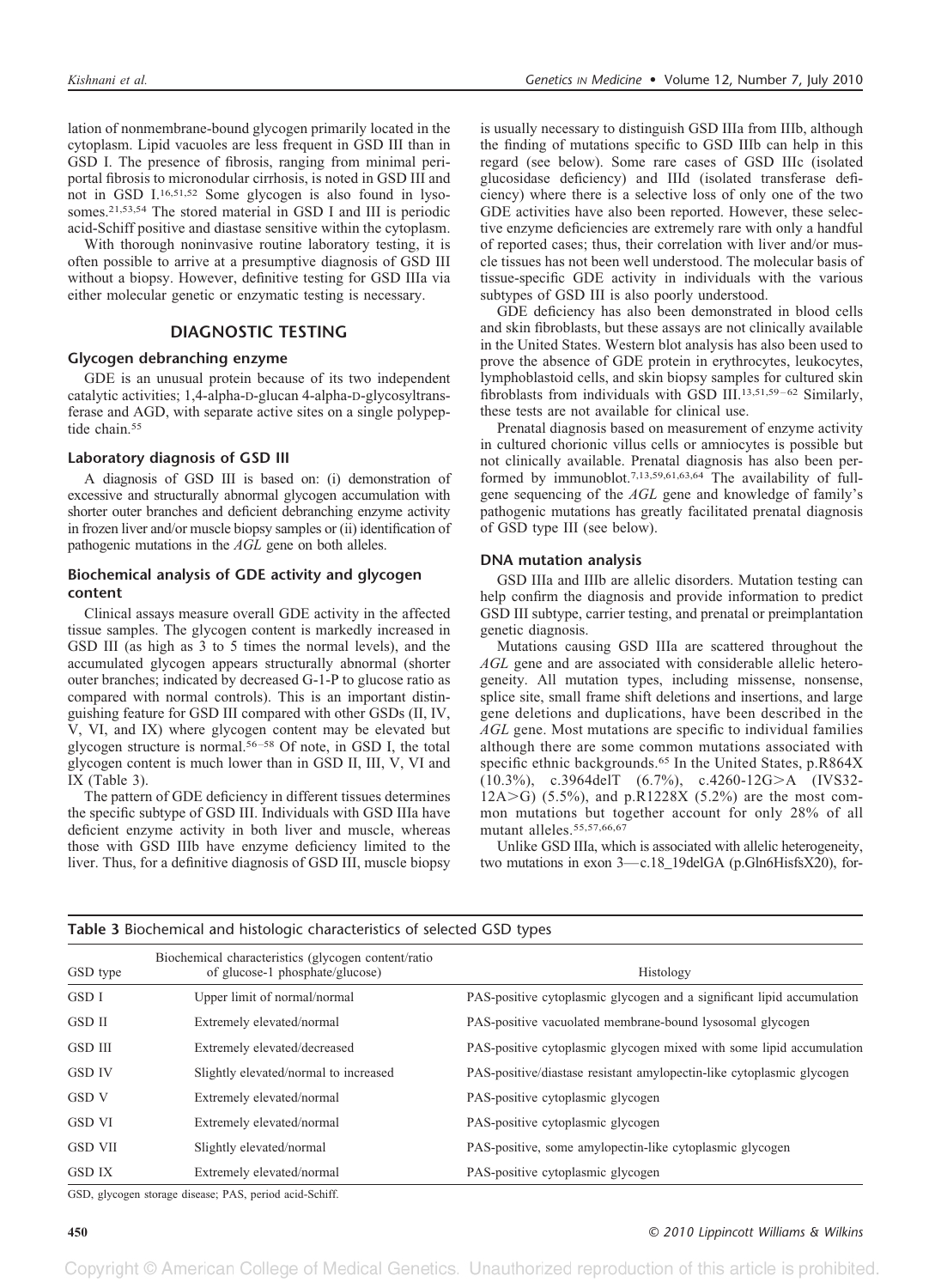merly described as c.17\_18delAG, and c.16C>T (p.Gln6X)—are specifically associated with the GSD IIIb phenotype.<sup>66</sup> Both these mutations are predicted to result in severely truncated proteins with absent GDE activity. However, the mechanism by which these mutations result in retained muscle GDE activity is unknown. However, failure to identify an exon 3 mutation in an individual without myopathic symptoms at the time of presentation does not confirm the diagnosis of GSD IIIa. Other than the association between the two exon 3 mutations and GSD IIIb, no strong genotype-phenotype correlations exist for GSD type III. Previous reports suggest that some mutations are associated with a severe phenotype including c.3965delT and c.4529insA,<sup>22,57,68</sup> whereas other mutations such as the splice site mutation  $c.4260-12A > G$ (IVS32-12AG) seem to confer a milder phenotype when present in the homozygous state.57,68 Although not definitive, data suggest that individuals with null mutations are more likely to develop more severe disease.69

Considering the large size of the *AGL* gene (35 exons and 33 coding exons) and the marked genetic heterogeneity observed a mutation screening strategy has been suggested.55 If GSD IIIb is strongly suspected, exon 3 may be sequenced first since identification of at least one exon 3 common mutation predicts a GSD IIIb phenotype and may obviate the need for more comprehensive and expensive sequencing or a muscle biopsy for enzyme analysis. If the individual has muscle involvement, screening for ethnic group specific mutations may be appropriate. Full *AGL* gene sequencing (which is clinically available) should be performed if targeted mutation analysis fails to reach a diagnosis. If only one mutation is identified, deletion/duplication testing is recommended.

## **OVERVIEW OF MANAGEMENT**

GSD III disease is a multisystem disorder best managed by a multidisciplinary team led by an experienced physician. Team members should include a metabolic disease specialist/biochemical geneticist in addition to the specialists dictated by the disease manifestations. This might include a cardiologist, neuromuscular specialist, gastroenterologist, physical therapist, occupational therapist, genetic counselor, and a metabolic dietitian. All specialists involved in the care of an individual with GSD III should have an understanding of the disease, its broad and protean manifestations, and its challenges, including the psychologic and emotional impact of this disease on patients and families. There should be a team member with experience in GSD III (e.g., the metabolic specialist) who is able to coordinate the patient's care.

## **CARDIOLOGY**

Glycogen deposition in cardiac muscle has been recognized since 196870; however, the amount of glycogen was thought to be insignificant and to have little clinical effect, especially when compared with the cardiac hypertrophy with heart failure and death observed in individuals with infantile Pompe disease (GSD II). An early case report in 1972 by Miller et al.23 described an infant with GSD III who died suddenly at the age of 4 months and, at autopsy, showed striking cardiac hypertrophy. Another case report in 1984 described a young woman with GSD III who developed symptomatic congestive heart failure during pregnancy and also had cardiac hypertrophy with glycogen deposition documented by heart biopsy.71 Thus, cardiac involvement in GSD III is not just an incidental finding, but the extent of involvement of the heart remains an important clinical question. The report in 1984 first suggested that serial echocardiograms might be able to identify individuals with GSD III who have cardiac involvement and are at risk of symptomatic congestive heart failure.

#### **Ventricular hypertrophy and cardiomyopathy**

Individuals with GSD III do not develop valvular disease such as semilunar or atrioventricular valve regurgitation, but left ventricular hypertrophy (LVH) seems to be common in GSD III, although only a small fraction of individuals with GSD III actually develop cardiomyopathy (symptomatic ventricular hypertrophy). Several small case series reported in 1989 and 1997 suggested that ventricular hypertrophy is a relatively common finding in GSD III, although the exact incidence was quite variable, between 30% and 80%, depending on the study.15,24,25,72–74 There are rare reports of GSD III patients with symptomatic cardiomyopathy,<sup>23,26,71,75-76</sup> and one patient with congestive heart failure required a cardiac transplant.77 Predictive features for those who may have a worse cardiac outcome are unknown. No correlation with myopathy or CK activity has been noted.15,22,73 There is some indica-

# **LABORATORY DIAGNOSTIC TESTING RECOMMENDATIONS**

- Marked elevation of glycogen content in affected tissues with structurally abnormal glycogen (reduced glucose-1-P/glucose) is consistent with GSD type III
- Diagnosis is confirmed by demonstrating deficiency of GDE enzyme in liver and/or muscle or by gene sequencing
- GSD III is subtyped by the pattern of GDE deficiency in liver and muscle
- Presence of one of the two common exon 3 mutation is associated with GSD IIIb phenotype
- Targeted mutation analysis for prenatal diagnosis and carrier testing or patient diagnosis can be performed if clear knowledge of specific private family mutations and/or common mutations for specific ethnic groups is available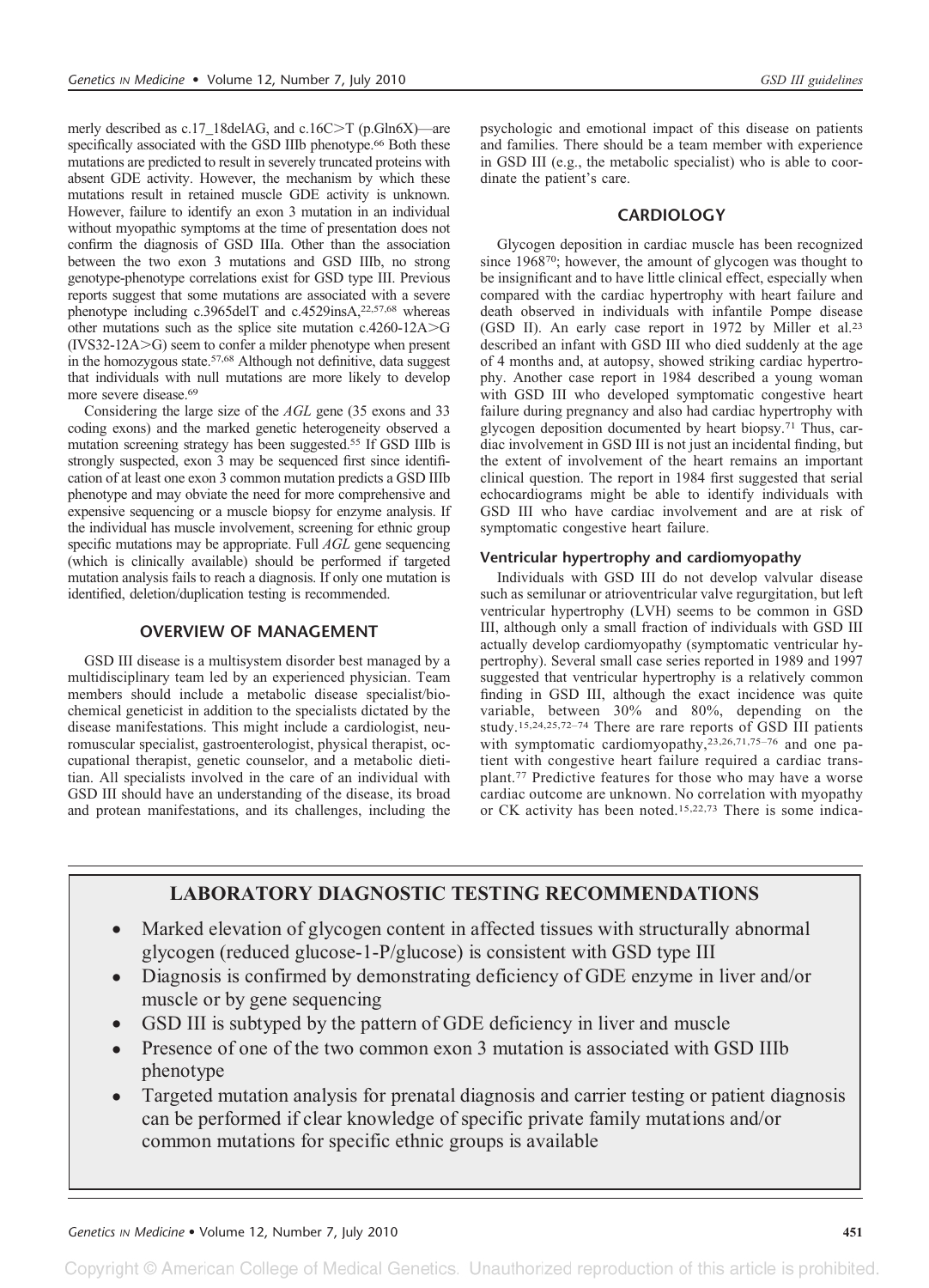tion that LVH may become more common with age, although it is clear that LVH alone does not indicate clinically significant cardiomyopathy.15,72

Endomyocardial biopsy specimens show glycogen deposition but no myocyte disarray, which contrasts with the histologic hallmark of myocyte disarray seen in hypertrophic cardiomyopathy because of sarcomeric mutations, despite the similar appearance of hypertrophy on echo imaging.<sup>71</sup> The echo imaging of individuals with GSD III reported to date has been relatively limited in scope, showing mostly LV thickness and shortening fraction as the echo parameters measured. More sophisticated echo measurements such as LV mass, as have been studied in Pompe disease,78 may better define the increase in LV thickness. Given that diastolic dysfunction is often the first functional abnormality in hypertrophic cardiomyopathy, it usually precedes any systolic dysfunction. There is one case report79 that notes echo parameters suggesting LV diastolic dysfunction in the face of preserved systolic function with normal ejection fraction. Furthermore, longitudinal follow-up of GSD III patients with respect to cardiac involvement has not been reported; however, in this journal, a recent study is included with longitudinal follow-up and LV mass and wall thickness measurements.27

#### **Electrophysiology/heart rhythm**

Limited data are available regarding heart rhythm abnormalities in GSD III. Only a few series have reported electrocardiography (ECG) findings and, in most cases, these have shown cardiac hypertrophy.22,24,71,72 There is very limited information regarding the potential for arrhythmia, although isolated case reports suggest that arrhythmia can occur. The infant who died suddenly at the age of 4 months with marked ventricular hypertrophy may have died from an arrhythmia.23 Moses et al.24 included one patient in their series with symptomatic cardiomyopathy and significant LVH by echo who had one documented episode of atrial fibrillation. Vertilus et al. in this issue of *Genetics in Medicine* also note a few patients who died suddenly, thought to be likely because of arrhythmia. Other than ECG findings suggestive of ventricular hypertrophy, specific rhythm disturbances on ECG appear to be uncommon. Given the known LVH and these case reports, there is the potential for serious arrhythmia.

#### **Atherosclerosis**

Hyperlipidemia, including hypercholesterolemia and hypertriglyceridemia, occurs in as many as 40% of those with GSD III,74,80 although not all studies confirm this finding.81 Hyperlipidemia is a well-recognized risk factor for atherosclerosis. Thus, vascular dysfunction with early atherosclerosis or early coronary artery disease could occur in individuals with GSD III. There are limited data to date regarding this clinical question. A report by Hershkovitz et al.<sup>81</sup> in 1999 described lipid profiles and endothelial dysfunction (assessed by brachial artery responsivity) in a small group of patients with GSD III, aged 10 to 39 years. They found normal lipid profiles and vascular endothelial function,<sup>82</sup> suggesting that there is no strong association of GSD III with hyperlipidemia or with functional measure of vascular reactivity. More studies are needed to confirm these observations.

#### **Routine evaluation and management**

Based on currently available data regarding cardiovascular involvement in GSD III, several recommendations for evaluation and management can be made. Because ventricular hypertrophy, sometimes associated with cardiomyopathy and clinical symptoms, is well documented in GSD III, routine evaluation of rhythm by ECG and for ventricular hypertrophy by echocardiogram is recommended. Echocardiograms should measure wall thickness and ventricular mass. Echo measurement of systolic function such as shortening fraction and ejection fraction should be performed periodically, but measures of diastolic function are useful as well because diastolic dysfunction may precede overt systolic dysfunction and could indicate the need to begin closer follow-up for potential cardiovascular symptoms. For individuals with GSD IIIa, serial echocardiograms are recommended beginning at the time of diagnosis and repeated every 12–24 months until there is an abnormality by echo or clinical symptoms suggestive of poor ventricular function or arrhythmia. For individuals with GSD IIIb, a baseline echo at the time of diagnosis and then every 5 years seems to be a reasonable screening strategy to monitor cardiac status. Although current knowledge is that individuals with GSD IIIb do not develop cardiac involvement, long-term follow-up of these individuals has not been done, and there are some with GSD IIIb in whom LV mass is at upper limits of normal.<sup>27</sup> The same parameters of ventricular thickness, ventricular mass, and systolic and diastolic function should also be measured in those with GSD IIIb.

Although potential heart rhythm abnormalities have not been accurately quantified, it seems that arrhythmia can develop in a subset of individuals with GSDIII. It seems prudent to perform serial 12-lead ECGs every other year in individuals with GSD IIIa to examine the heart rhythm. Additional electrophysiologic monitoring is indicated for individuals with clinical symptoms such as palpitations, for individuals in whom an ECG abnormality develops, or for individuals who develop moderate or more severe ventricular hypertrophy by serial echo imaging.

As a general rule, no exercise restrictions are recommended for individuals with GSD III. Although exercise restrictions may be necessary if significant ventricular hypertrophy with ventricular outflow tract obstruction develops or if heart rhythm abnormalities develop (also see section on Physical therapy/ exercise).

#### **GASTROINTESTINAL/NUTRITION**

The type of GSD III (IIIa or IIIb), the age at diagnosis, and the individual's symptoms will determine the best dietary treatment options.

#### **Infants and young children with GSD IIIa and IIIb**

The initial focus of the diet for the infant and young child with either GSD IIIa or IIIb is to prevent hypoglycemia. Small, frequent feedings and the avoidance of fasting are generally agreed on as the first step. There is still controversy regarding the distribution of calories from carbohydrates, protein, and fat. The onset of myopathy (GSD IIIa only) occurs at an earlier age than was once thought; therefore, the importance of protein in the younger child's diet should not be overshadowed by a singular focus on carbohydrates.<sup>83-85</sup> A high protein diet may be beneficial in three ways: with gluconeogenesis intact, protein-derived alanine can be used as an alternate source for glucose during times of fasting; higher dietary protein intake may also improve muscle function by enhancing muscle protein synthesis; and by replacing some of the carbohydrates with protein, unnecessary glycogen storage may be reduced. The child with myopathy and growth failure should be started on a high protein diet.85,86 The child with GSD IIIb may only need cornstarch (CS) therapy<sup>87</sup>; however, the addition of protein may still be beneficial both as an alternate source of glucose and by decreasing the accumulation of abnormally structured glycogen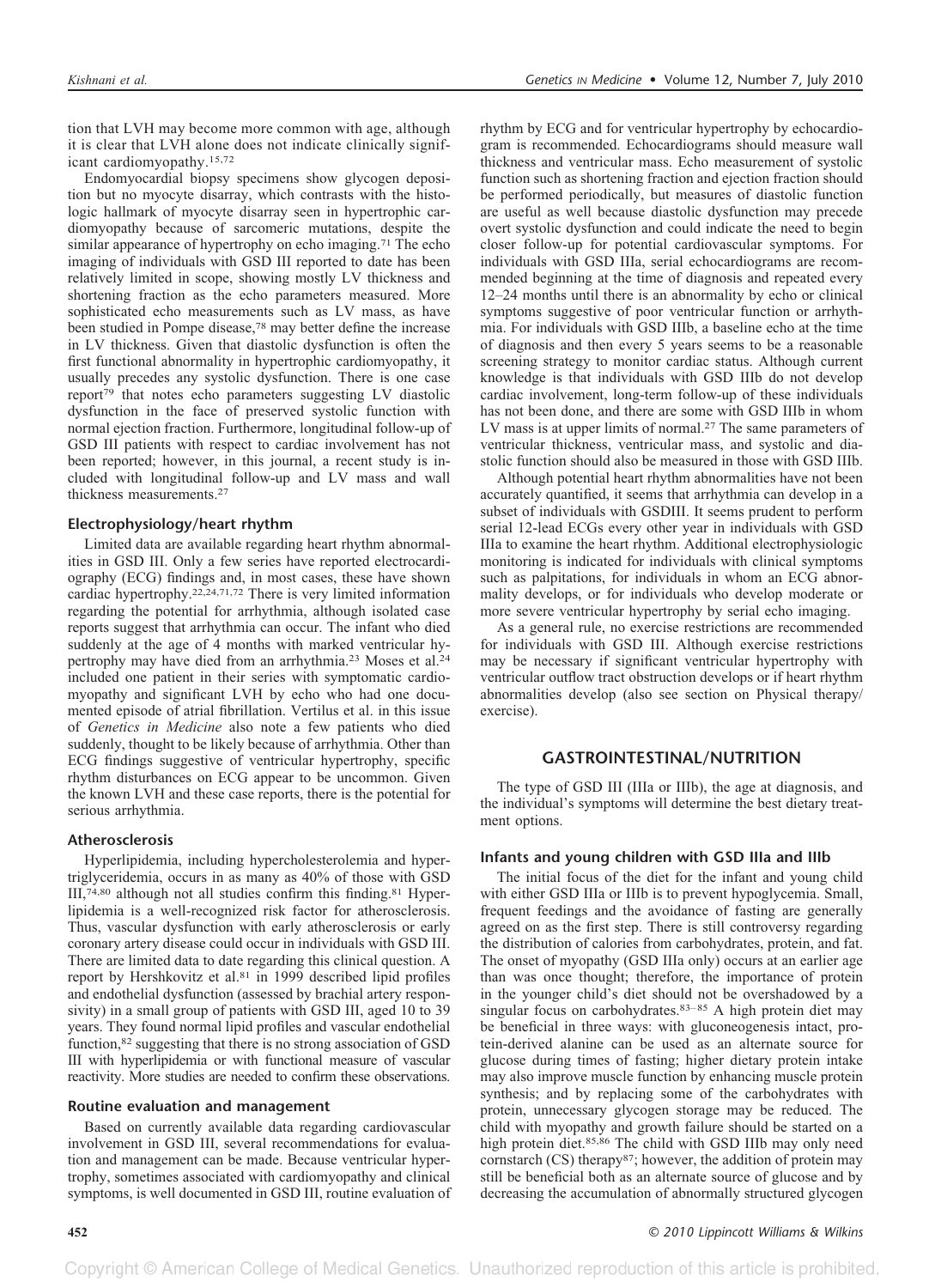## **CARDIOLOGY RECOMMENDATIONS**

- Echocardiography for ventricular hypertrophy including wall thickness, ventricular mass and systolic and diastolic function •
	- o For GSD IIIa, obtain baseline and repeat every 12 –24 months
- For GSD IIIb, obtain baseline echocardiography for the same parameters as noted for GSD IIIa; repeat every 5 years •
- Routine 12-lead ECG for arrhythmia •
	- o For GSD IIIa, serial 12-lead ECG every 2 years
	- o More detailed rhythm analysis if any symptoms
- Repeat echocardiograms and ECGs more frequently in patients with significant ventricular hypertrophy and/or clinical symptoms •

in liver. Additional protein may also offset excessive glycogen storage.

Because gluconeogenesis is intact in GSD III, sucrose, fructose, and lactose are not restricted as they are for individuals with GSD I. However, simple sugars are discouraged in favor of a diet that is higher in complex carbohydrates and protein and to reduce glycogen storage. In general, the dietary recommendations for fat follow the usual guidelines for children. The use of medium chain triglycerides (MCTs) in GSD III as an alternative source of energy and its effect on triglyceride levels warrants further investigation. There are reports of an increase in triglycerides levels with MCTs.83,84

Reduced bone mineral density has been reported in GSD III.88 Muscle, metabolic, and dietary consequences may contribute to this bone abnormality. Therefore, calcium and vitamin D intake must be assessed as part of the overall nutrition evaluation. Periodic laboratory evaluation of these levels may also be beneficial. Because all food groups are allowed on the diet for GSD IIIa and IIIb, vitamin and mineral supplements are only prescribed based on individual need.

CS can be introduced early; however, in infants aged younger than 12 months, CS may not be tolerated as the necessary digestive enzyme, amylase, may not be fully functional before this age. Inability to digest CS causes gas, bloating, and diarrhea. A gradual introduction of CS may help reduce some of these side effects. In some instances, pancrelipase has been used with CS to aid digestion and lessen side effects. Pancrelipase is a combination of three enzymes (proteins): lipase, protease, and amylase. These enzymes are normally produced by the pancreas and are important in the digestion of fats, proteins, and sugars. In many cases, the CS requirements in GSD III may be less than the amounts required for preventing hypoglycemia in GSD I. For these two reasons, we recommend starting with a lower dose of CS and increase it as needed, rather than treating the child with too much CS. Both dietary overtreatment and undertreatment can be problematic in GSD III. These two issues will be discussed in a later section.

One gram of CS per kilogram of body weight may be sufficient to maintain normal levels of BG for 4 hours or longer in GSD III. Initially, BG must be monitored hourly to determine if the dose of CS is adequate. Once the CS dose has been established, the frequency of BG monitoring is decreased. BG should be monitored during illness, when changes are made to the diet or schedule, to establish exercise routines, and randomly to detect asymptomatic hypoglycemia. In some cases of GSD IIIa or IIIb, hypoglycemia may be as severe as in GSD I and may require similar amounts of CS. In these cases, 1.6 g CS/kg body weight may be needed every 4 hours for an infant or young child, and 1.7–2.5 g CS/kg body weight may be prescribed every 6 hours for an older child. For measuring purposes, one packed, level tablespoon of Argo brand CS weighs  $\sim$  8 g (Summit, IL). Repeated reports from individuals with GSD III indicate Argo brand (www.argostarch.com) CS is preferred for its taste and palatability, stability, and effectiveness. CS can be mixed in any beverage; preferably, the CS should be mixed in milk or added to yogurt to provide a source of protein and fat. In many cases, if the CS is not maintaining the child's BG at desirable levels adding more protein instead of more CS may correct the problem.87 Whey protein is recommended if protein supplements are required to increase the dietary protein.<sup>84</sup>

In severe cases, especially in infancy, when it is hard to maintain normal BG levels, continuous overnight enteral feedings may be required. The type of formula chosen for the overnight enteral feeds in GSD III does not need to be sucrose, fructose, or galactose free (as it would for the treatment of GSD I). A child older than the age of 1 year who still requires overnight enteral feedings may benefit from a higher protein formula such as those used for the treatment of diabetes. It is imperative that the child eats or takes CS as soon as the feeding pump is turned off to avoid developing hypoglycemia.

As mentioned above, providing too much CS can be problematic.89 The goal with CS formula, meals, and snacks is to give small, frequent, consistent amounts of carbohydrates to achieve a more sustained normal level of BG. Providing too much CS, too much formula, or excessively large meals can lead to excess glycogen storage in the liver and muscle and also to insulin resistance. In general, overtreating can also lead to excess weight gain, which negatively impacts the child in many ways, both psychologically and medically.

There is also a concern about undertreatment in GSD III. Some children, as well as adults, with GSD III are unable to feel the symptoms of hypoglycemia. Therefore, without randomly checking BG levels, they would not know if their diet and/or CS schedule were maintaining their BG levels in the normal range of 70 –140 mg/dL. Hyperketosis has been reported in patients with GSD III. It is possible that in the setting of moderate to large ketosis in GSD III as a result of increased fatty acid oxidation and upregulated neoglucogenesis,41 BG levels may be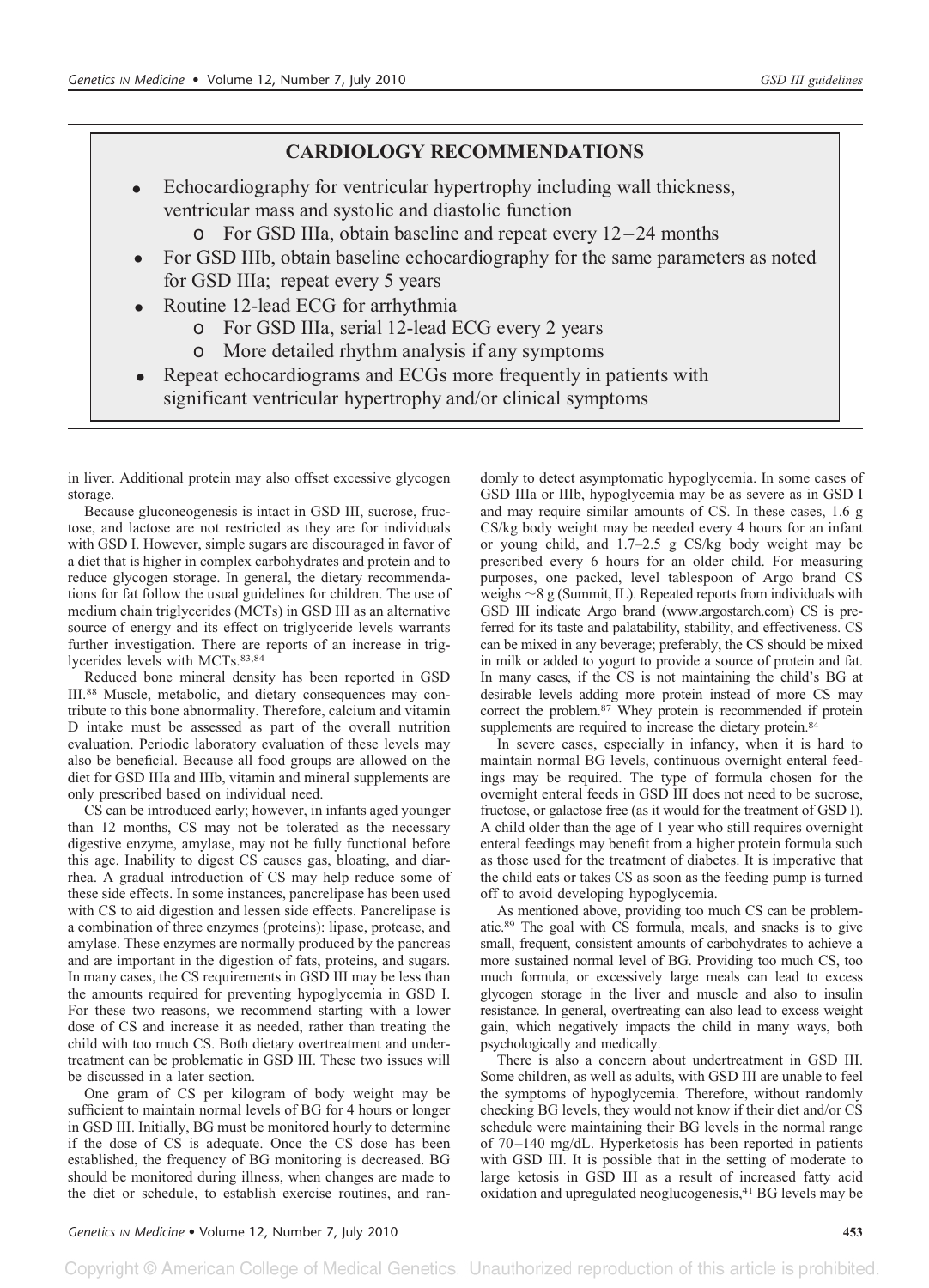normal. The role of ketone monitoring in this setting as a marker of metabolic control requires further systematic investigation. Monitoring of BG should be over a 1- to 2-day period periodically and especially during times of growth, or intercurrent illness. The ideal times to monitor the BG depend on the individual's schedule, but in general, BG should be checked before meals, before doses of CS, before bed, and first thing in the morning. As noted above, any time there is a change in schedule, such as with a new school year, starting dance lessons, or adding after-school sports, BG monitoring is imperative. Based on the BG results, the schedule may need to be revised by adjusting the amount of protein and/or CS and/or altering meals and snacks.

Long-term monitoring of growth is important. Tracking height-for-age, weight-for-age, weight-for-height, body mass index, and head circumference for age on standard growth charts allows any change in trends to be detected. If a change in growth parameters is noted and does not appear related to inadequate nutritional intake, then the patient should be referred to either an endocrinologist or gastroenterologist, depending on the available evidence regarding the changes in growth. Growth hormone therapy has been associated with adenoma growth and complications in GSD I, and use in any individual with GSD must be only when there is a documented growth hormone deficiency. In such a situation, the individual should be monitored closely for the appearance or increased size of adenomas and also for hypertriglyceridemia.

As with all metabolic disorders, other important issues related to feeding should not be overlooked. These include psychosocial issues and exercise. All children have a need for structure and guidance with their diet, but this is especially true for children with special diets. Early establishment of healthy dietary habits consistent with GSD III guidelines will improve the likelihood of long-term dietary compliance. Teaching children about their GSD III diet and its importance in ways that are age appropriate will help them gain independence and take ownership of their dietary needs as they grow older. When consistently providing this structure, it is also important to maintain as much normalcy about the diet as possible, so that the child does not feel isolated or adopt a negative view of the diet. Choices within the framework of the diet will allow the children to feel that they have some control. Offering more choices in other areas of their life will also give the child a sense of control.

Exercise is especially important for individuals with GSD IIIa. Manifestations of GSD IIIa, including myopathy, low bone mineral density, and hypoglycemia, are impacted by exercise and diet. Exercise in GSD IIIa is covered more thoroughly in the sections on Exercise and Physical therapy.

### **Adults with GSD IIIa and IIIb**

The emphasis of the diet for the adult with GSD IIIa is on a higher percentage of protein. Carbohydrates may be limited, but preference should be given to complex carbohydrates, as opposed to simple sugars. Again, there are no diet restrictions with regards to specific types of sugars. Simple sugars should be avoided as they result in sudden rise and fall of BG. Recommendations for nutrient distribution vary from 20% to 30% protein, 35% to 55% carbohydrates, and 20% to 35% fat. However, most of these recommendations refer to infants and children. There are two case reports regarding the use of a high protein diet in adults with GSD IIIa. Dagli et al. outlined the course of a patient who was followed up for more than 2 decades. In infancy,  $\sim$ 20% calories was from protein. As a teenager, he developed severe cardiomyopathy, and the amount

of protein was increased to 20 –25% of total calories. By age 22 years, the protein was increased to 30% of total calories, and CS was decreased to just enough to maintain normal glycemia. A dramatic improvement in his cardiomyopathy was observed, suggesting that a high protein diet without overtreating with CS can reverse and possibly prevent cardiomyopathy.90

For the adult with GSD IIIb, there is no special dietary treatment. The potential for hypoglycemia with severe stress still exits, but in general, a regular, well-balanced diet is sufficient.

## **HEPATIC AND HEPATIC TRANSPLANT**

#### **Pathophysiology**

The liver is involved in a variety of ways in GSD III. Hepatomegaly occurs in childhood, and ALT and AST are typically elevated, consistent with hepatocellular injury. Serum activities of AST and ALT are markedly elevated in the first decade of life but tend to decrease significantly thereafter.74 Elevations of AST and ALT may also represent muscle involvement, especially in individuals with an elevated CK. Liver histology demonstrates distension of hepatocytes by glycogen and periportal septal fibrosis early in the disease process, perhaps related to the accumulation of abnormally short-branched glycogen.91 Other common histologic abnormalities are: steatosis, hepatocyte ballooning, and eventually, both centrilobular and portal-based fibrosis.

Liver disease is reported as improving with age; however, as the life expectancy of individuals with GSD III improves, the long-term hepatic manifestations of the disease are being better recognized. There are several publications of patients with cirrhosis<sup>18</sup> and some who progressed to ESLD.<sup>17,20</sup> The true prevalence of cirrhosis in this population is not known as liver biopsy is performed uncommonly. The estimated prevalence of cirrhosis among individuals with GSD III is based chiefly on results of laboratory testing, e.g., prolongation of the prothrombin time, low serum albumin concentration, and imaging appearances (a nodular hepatic contour and manifestations of portal venous hypertension such as splenomegaly). It is not known whether glycogen deposition and accompanying fibrosis is greater in individuals with type IIIa or IIIb disease since there are reports of liver cirrhosis in both.

There are also reports of hepatic adenoma formation and/or HCC in individuals with GSD III.17,19,92–93 In contrast to individuals with GSD I, adenomas are typically less numerous and smaller in size in GSD III. In a study of 16 patients with GSD III (age range 14 –24 years), 4 developed adenomas (age range 10 –19.5 years, mean 14 years), whereas in another study, 2 of 45 patients (age range 20 months to 67 years) had hepatic adenomas.17,18 Currently, there is no biomarker that is predictive of HCC transformation in GSD III. Alpha fetoprotein and chorionic embryonic antigen levels remain normal and do not predict the presence of hepatocellular adenomas or malignant transformation.18,19,92

#### **Clinical and imaging studies**

Although the histologic abnormalities in individuals with GSD III may be striking, the only detectable biochemical abnormality for many years is elevation of the serum AST and ALT concentrations. The levels are typically between two to three times the upper limit of the normal range and are accompanied by normal synthetic function: serum albumin, PT, and bilirubin concentrations. Other potential causes of elevated aminotransferase concentrations among adults should be taken into account on the basis of risk profile—family history of chronic liver disease, identifiable risk factors for exposure to hepatitis B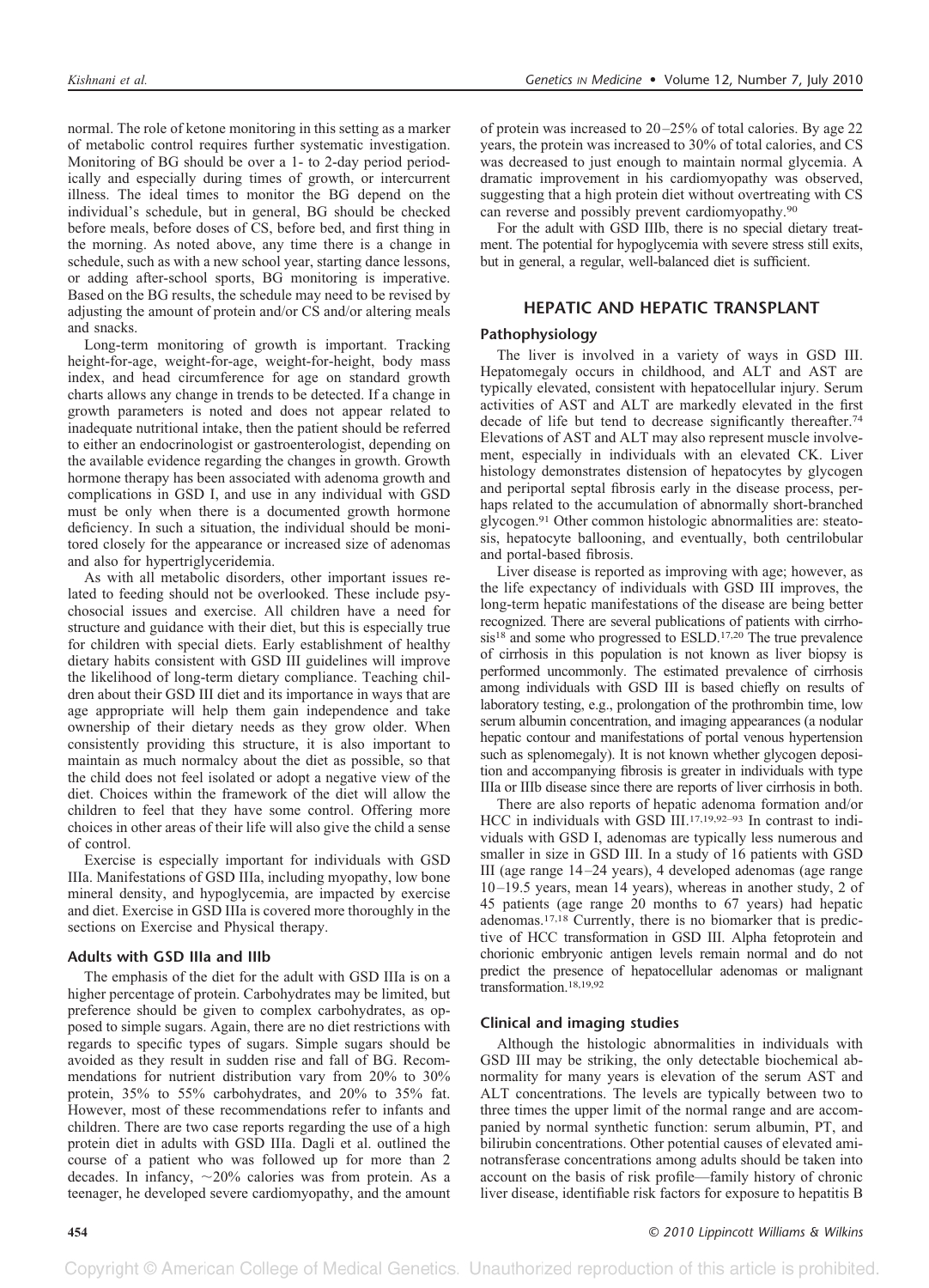

and/or C virus infection (body piercing, sexual promiscuity, receipt of blood or blood products before 1992, and nasal or intravenous drug use), relevant prescription drug exposure, personal or family history of autoimmune disease, and predisposing conditions for nonalcoholic fatty liver disease, e.g., systemic hypertension and type 2 diabetes mellitus.

To what extent the increase in transaminase concentrations is associated with symptoms such as fatigue is less clear. The individual's clinical course, particularly if myopathy is present, will be dictated by those features rather than by the effects of liver injury.

Liver imaging is routinely performed in individuals with GSD III. In younger children (<18 years), liver ultrasound can be performed every 12 to 24 months. With increasing age, computed tomography or magnetic resonance imaging scanning using intravenous contrast should be considered to look for evidence of liver cirrhosis (nodular hepatic contour and manifestations of portal venous hypertension such as splenomegaly), presence of adenomas, and evidence of HCC.

#### **Liver transplantation and organ allocation**

Although individuals with GSD III may develop histologic evidence of cirrhosis, so long as their synthetic function remains normal or well preserved, liver transplantation (LT) is not necessary. In the United States, and increasingly in other countries, priority for LT is governed by the individual's model for ESLD (MELD) score. This score is calculated using a logarithmic assessment of three objective and reproducible variables, namely total serum bilirubin and creatinine concentrations, and the international normalized ratio. The score may range from as low as 6 to a high capped at 40. In contrast to the Child's score, which formed the basis of assessment of disease severity and, therefore, organ allocation until 2002, the MELD score represents a continuous assessment of liver disease severity.<sup>94</sup>

The primary function of the MELD score is to estimate an individual's mortality risk from liver disease and its complications during the next 90 days: the higher the score the greater the risk of death. A MELD score of 15–17 is significant in that this is the point at which the mortality risk associated with liver disease and its complications is equivalent to the 1-year mortality associated with complications arising from LT.95 Since the inception of MELD score as the basis for deceased donor organ allocation, patients with HCC have been granted additional priority.

It has been suggested that individuals with GSD III and advanced liver disease should be considered for liver transplant.17 In GSD III, because the hepatic abnormalities are the result of a single gene, cell autonomous defect, there is no possibility of recurrence of primary liver disease within the transplanted allograft. LT does not correct the skeletal or cardiac manifestations of GSD III.96,97 Few individuals have undergone LT for GSD III.96,97

As individuals with GSD III continue to have a better quality of life and live longer, it is possible that the incidence both of ESLD and HCC will also increase, thereby resulting in greater demands on liver transplant services.

## **MUSCULOSKELETAL/FUNCTIONAL/ REHABILITATION**

#### **Neuromuscular and musculoskeletal**

## *The clinical spectrum*

Clinical manifestations in GSD III, as described earlier, are heterogeneous, ranging from asymptomatic to significant prox-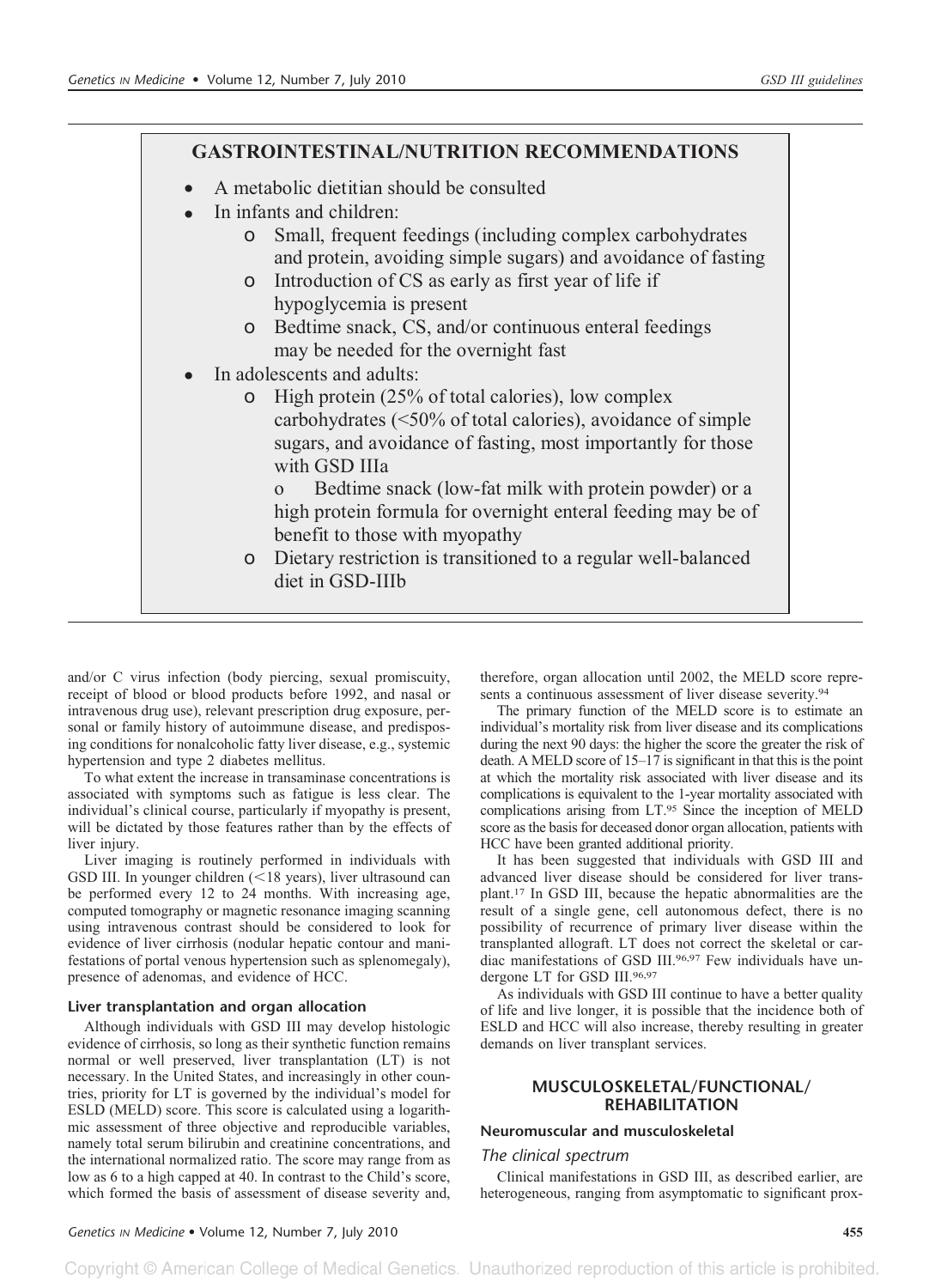# **HEPATIC RECOMMENDATIONS**

- Laboratory testing to include serum AST, ALT, PT, bilirubin, and albumin every 6 months to yearly to monitor extent of hepatic damage and to delineate if there is progression of liver cirrhosis to end-stage liver failure •
- Alpha feto protein and Chorionic embryonic antigen levels do not predict the presence of hepatocellular adenomas or malignant transformation •
- Abdominal Ultrasound is reasonable in a pediatric population. Abdominal imaging should be performed at baseline and then every 12-24 months •
- Abdominal Computed tomography/Magnetic resonance imaging with contrast should be performed in older patients every 6-12 months based on laboratory and clinical • findings
- Monitoring of the patient's MELD is used to assess liver disease severity •

imal and distal weakness and atrophy. In childhood, muscle symptoms are reported as usually absent or mild. In a series of 16 patients aged 3–22 years, detailed neuromuscular evaluation revealed one patient with severe weakness, four with slight involvement, and 11 who were asymptomatic or minimally affected.98 However, subtle motor delay in children may be more widespread than previously identified, and a recent report described that 80% of children with GSD IIIa had average gross motor function below the 25th percentile for age.99 The most common neuromuscular manifestations of GSD IIIa in children are hypotonia and/or mild nonprogressive weakness, which may mimic a congenital myopathy. Gross motor symptoms presenting in early childhood may improve or resolve somewhat with the potential for reemergence of proximal and distal weakness in adult, exacerbated by distal atrophy suggesting underlying neuropathy.49 Musculoskeletal features may include hypermobility at individual joints, with hyperextension at knees and elbows, and alignment characterized by an anterior pelvic tilt and mild lumbar lordosis, slightly increased width of base of support, genu valgum and recurvatum, hindfoot valgus, and forefoot varus. Anterior pelvic tilt and increased width of base of support may be related to postures assumed to accommodate increased abdominal girth from hepatomegaly and may lead to biomechanical disadvantage in the use of abdominal muscles and hip extensors and abductors. Increased abdominal girth when young may alter postural development. Weakness, whether primary and related to debrancher enzyme deficiency or secondary to altered biomechanics or both, seems to affect trunk and proximal muscles (abdominal muscles, hip extensors, and abductors) and distal muscles, with decreased grip strength and decreased ability to jump and hop.99

Significant weakness attributable to debrancher deficiency most often is recognized in adult life.21,53,58 In the review by Cornelio et al.,<sup>21</sup> weakness emerged in the 3rd or 4th decade of life in 70% of patients with debrancher myopathy, and the course was generally slowly progressive and not debilitating.21,58 The distribution of weakness and associated features of the myopathy are highly variable. Individuals may have symmetrical, predominantly proximal or more generalized weakness, occasionally in association with hypertrophy/pseudohypertrophy of some muscles.49,101 Another characteristic manifestation is distal weakness and atrophy suggesting underlying neuropathy. Although these

cases may be termed distal myopathy, peripheral neuropathy due to debrancher deficiency may contribute to this pattern of weakness. It appears that these findings may become more evident with increasing age and that the median nerve may be preferentially involved. Consistent with this view is the finding of glycogen accumulation in peripheral nerves, abnormal nerve conduction velocities, and "neuropathic" features by EMG. Clinical heterogeneity is paralleled by genetic heterogeneity,28,55 and even among individuals with the same mutation, the range of muscle symptoms has varied from minimal to severe for reasons that are unclear.<sup>101</sup> The responsible variables have yet to be identified.

## *Implications for muscle energy metabolism and exercise*

Muscle glycogen is a crucial fuel for anaerobic metabolism to support maximal effort and is broken down by myophosphorylase and muscle debranching enzyme. Despite the fact that muscle glycogen is crucial for normal muscle energy metabolism, dynamic symptoms of exercise intolerance are not recognized in GSD III.49 Unlike GSD V and VII, and distal glycolytic defects, exertional muscle contractures or recurrent rhabdomyolysis are not features of this disorder.<sup>49,58</sup> The fact that similar symptoms have not been described in GSD IIIa suggests that glycogen branches accessible to myophosphorylase (enzyme deficient in GSD V) provide sufficient anaerobic glycogenolysis to be protective.

In addition to anaerobic metabolism, muscle glycogen is also necessary for normal muscle oxidative metabolism. It provides a substrate for oxidative phosphorylation in the transition from rest to exercise. In fact, glycogen is a critical oxidative substrate to support maximal rates of oxidative phosphorylation.103 In healthy humans, muscle glycogen depletion results in muscle fatigue and a substantial drop in aerobic power. Limited aerobic capacity or reduced endurance have not been identified as characteristic features of GSD IIIa. This may relate to a protective effect of retained capacity to metabolize glucosyl residues accessible to myophosphorylase. It may also be attributable to a protective effect of weakness that limits exercise or to a lack of appropriate testing of affected individuals. Furthermore, impaired aerobic capacity or reduced endurance is notoriously difficult to assess without quantitative exercise testing and ap-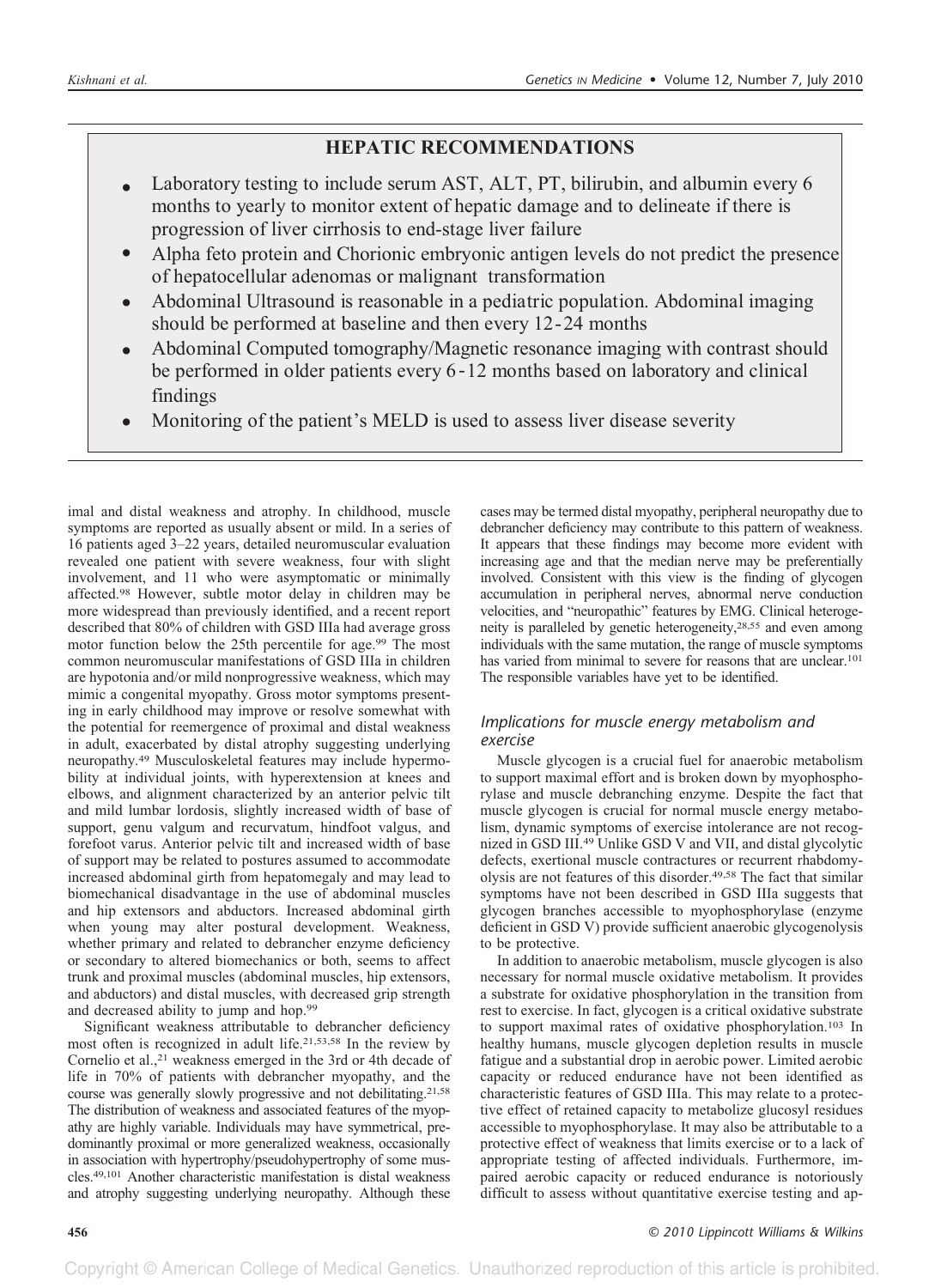propriate controls.103 Limited degradation of muscle glycogen in GSD IIIa would be expected to deplete available glycogen more rapidly and shorten the period of exercise necessary to produce muscle fatigue. The associated restriction in hepatic glucose production in GSD III, by limiting the normal increase in muscle utilization of BG during sustained exercise, also would be expected to limit sustained exercise and could potentially provoke hypoglycemia. The fact that neither have been described may relate to increased abundance of alternative oxidative fuels (free fatty acids and ketone bodies), to enhanced capacity for gluconeogenesis and fatty acid oxidation,41 or to a lack of appropriate and rigorous testing.

A lack of information limits the ability to provide firm recommendations regarding regular exercise in GSD III. Nevertheless, the benefits of exercise training in muscle phosphorylase deficiency (GSD V) suggest that aerobic conditioning may be beneficial also in GSD III.104 Similarly, recommendations regarding resistance exercise or strength training await appropriate studies. The vulnerability of other disorders of muscle glycogenolysis and glycolysis to injury triggered by maximal effort suggests that such exercise be approached with caution in GSD III.

## *Physical therapy*

Musculoskeletal assessment is recommended with respect to potential alterations in alignment described earlier (hypermobility, increased width of base of support, anterior pelvic tilt, genu valgum and recurvatum, hindfoot valgus, and forefoot varus). Intervention with custom-molded foot orthoses may improve distal alignment at feet and ankles and secondarily decrease genu valgum, leading to improved weight-bearing alignment for protection of the musculoskeletal system over time. Taller orthotic intervention with ankle foot orthoses may be recommended for more severe malalignment, instability, or distal weakness in adults. Direct and functional assessment of strength and endurance is recommended for monitoring status over time and guiding individualized exercise programs as described above. Standardized gross and fine motor testing in children is recommended to assess function relative to age-level peers, to identify specific individual areas of impairment and decreased function, and to optimize participation. Functional adaptation and appropriate provision of adaptive equipment may address fine motor issues compromised by distal weakness (cutting, writing, keyboard use, and opening jars). This may include adaptations for participation, such as driving modification if grasp or upper extremity strength and function are compromised or if lower extremity involvement necessitates use of hand controls, and may include mobility devices if needed because of decreased strength or endurance. Avoidance of contact sports in the presence of hepatomegaly may be advised in children. Aggressive upper extremity weight-bearing activities (such as cartwheels) and/or activities involving potential joint distraction in suspension activities (such as climbing trees and monkey bars) should be avoided in children with hypermobility/instability at elbows coupled with decreased strength. Median nerve damage may occur at the wrist in adults because of compression from glycogen deposition in the nerve within the limited space of the carpal tunnel.<sup>28</sup> Wrist splints may be recommended when sleeping to avoid excessive wrist flexion, which could exacerbate compression within the carpal tunnel. Appropriate precautions in individuals with cardiac involvement have been described in the Cardiology section.

### **GENERAL MEDICAL CARE**

General medical care should be individualized as disease manifestations vary. During childhood, routine immunizations should be given on the recommended schedule. Any immunizations that may prevent illness (such as influenza leading to hypoglycemia) should be offered, because these may avoid an illness and the risk of hypoglycemia. Hepatitis B immunizations should be given. Hepatitis C status should be monitored in individuals with risk factors for hepatitis C. Hepatitis B or C infection may potentiate the risk for liver tumors in individuals with GSD III.18

Beta-blockade is often prescribed in individuals with hypertrophic cardiomyopathy with ventricular outflow tract obstruction. Beta-blockers should be used with great caution in individuals with GSD III because of their potential to mask the symptoms of hypoglycemia, and other medications should be considered before using a beta-blocker.

There is little available information regarding the use of over-the-counter medications and concomitant hypoglycemia in individuals with GSD III. Although there are no reports in the literature of drugs precipitating hypoglycemia in children with GSD III, drugs known to cause hypoglycemia should be avoided. The most important agents causing hypoglycemia are insulin and insulin secretogogues (the sulfonylureas). Parents of children with hypoglycemia should be educated on the importance of monitoring during intercurrent illnesses that may involve prolonged fasting. Medic-Alert bracelets and emergency letters from the managing physician are helpful and should be provided. Hypoglycemic events in adults with GSD III are relatively uncommon; however, caution should be used with drugs causing potential hypoglycemia, particularly in cases of impaired liver function. Alcohol may predispose individuals to hypoglycemia.105 There is at least one report of concomitant diabetes in an adult with GSD III who was successfully treated with an oral alpha-glucosidase inhibitor.106 For patients with GSD IIIa and hyperlipidemia, statins are relatively contraindicated, given their potential to unmask or worsen existing myopathy.

## **GYNECOLOGICAL/OBSTETRICAL CARE**

Caution should be used when prescribing hormonal birth control; estrogen is known to contribute to both benign and malignant hepatocellular tumors.<sup>107</sup> Given the risk of adenomas in this group, estrogen should be avoided when possible.108 Progestin-only contraceptives do not pose the same risk and may be considered; however, there are other challenges such as risk for reduced bone mineral density, which needs to be monitored.109

Females with GSD III are known to have polycystic ovaries from a young age,<sup>31</sup> on rare occasions, individuals can develop hirsutism, irregular menstrual cycles, and other features of polycystic ovarian syndrome. Fertility is not thought to be reduced. There have been reports of successful pregnancies in individuals with GSD III.32–34,110

#### **Pregnancy**

Any woman with GSD III who chooses to pursue pregnancy runs some risks and requires careful follow-up by a high risk obstetrician. Ideally, individuals with GSD III will consult with their health care team and maintain optimal metabolic control before conception. The primary goal during pregnancy is to maintain normoglycemia. The appropriate diet during pregnancy is unique to each individual. For some, this may only require following a regular healthy diet, but for many, it may mean increasing snacks to include more complex carbohydrates and protein and/or adding or increasing the amount of CS.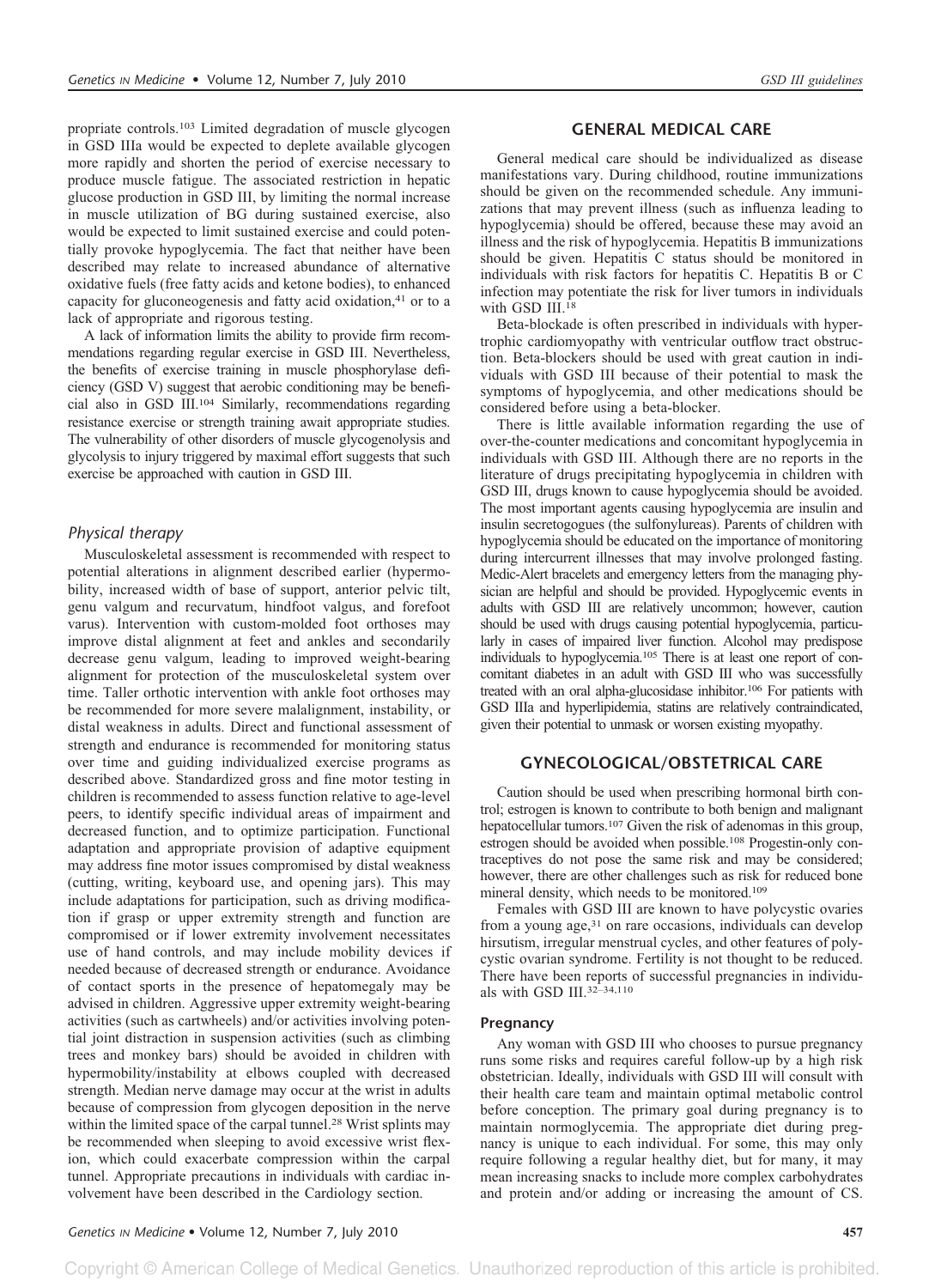# **MUSCULOSKELETAL/FUNCTIONAL/NEUROMUSCULAR**

# **REHABILITATION RECOMMENDATIONS**

Physical therapy evaluation recommended every 6 months or more frequently based on physical status, function, or need

Physical therapy assessment including

- Musculoskeletal assessment •
	- mobility/hypermobility/muscle extensibility
	- posture and spinal alignment
	- pelvic alignment
	- width of base of support in standing
	- genu valgus/recurvatum
	- foot and ankle alignment
	- elbow hyperextension
- Strength/endurance assessment
- Pain assessment
- Standardized assessment of age appropriate developmental/f unctional status •

Assessment of exercise capacity and individualized exercise guidance as needed

Coordination with nutrition regarding monitoring and optimizing blood glucose levels for exercise and activity levels

Coordination with cardiology in the presence of cardiac involvement

Physical therapy intervention based on physical therapy assessment

Adaptive equipment may include

- orthotic intervention
- hand splints
- mobility devices
- driving modification
- devices/modifications as needed for transfers, access, activities of daily living, work, school, and participation

Neuromuscular consultation at time of diagnosis with follow-up as symptoms change

Neuromuscular assessment for patients with weakness including

- assessment for treatable causes of hand weakness (carpal tunnel syndrome)
- characterization of any peripheral neuropathy present and evaluation for contributing factors unrelated to GSD III (diabetes mellitus, demyelinating neuropathy, etc.)

Repeat EMG/nerve conduction study should be performed if signs of polyneuropathy or intrinsic hand muscle weakness develop

Orthopedic consultation as needed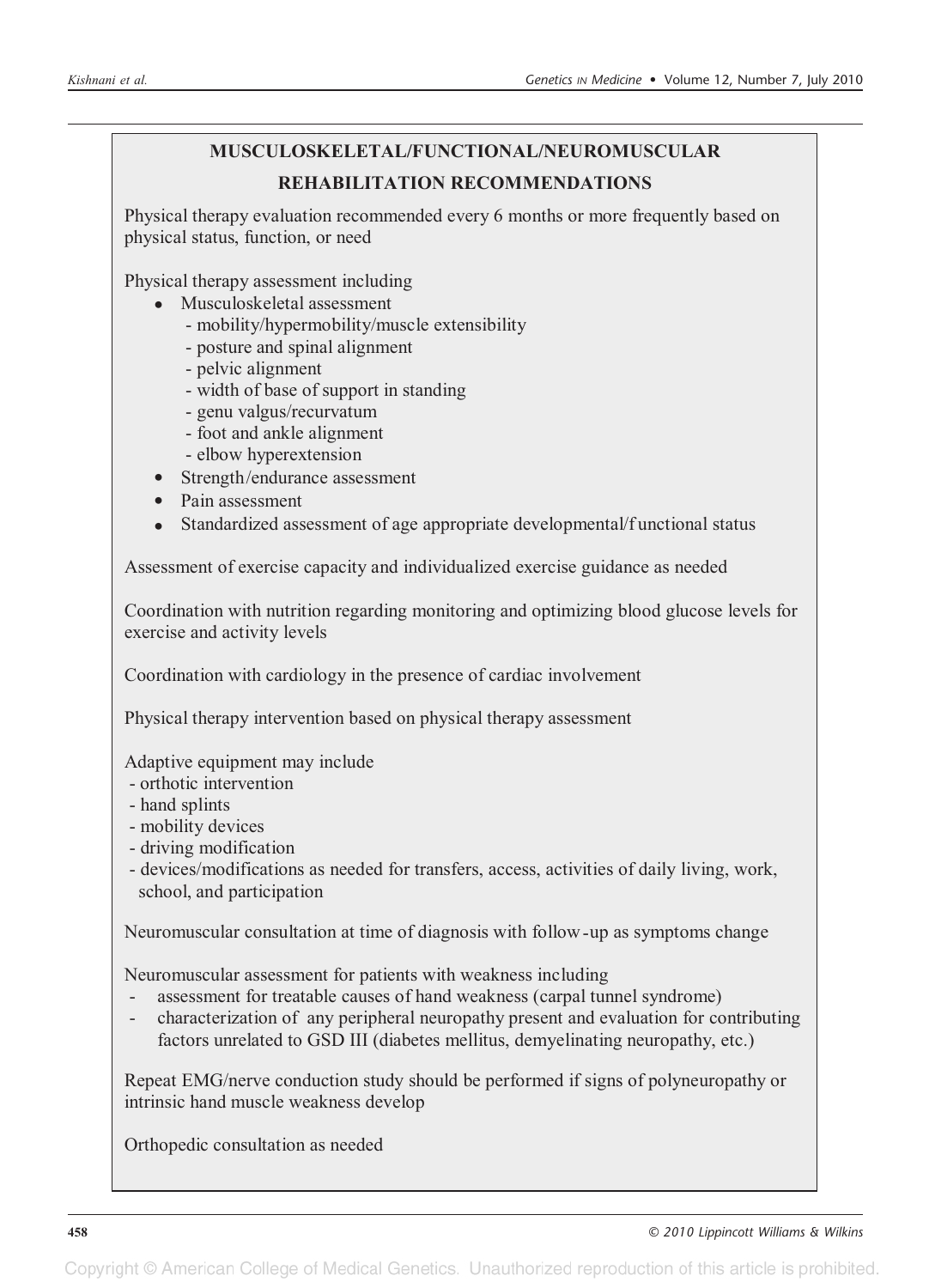## **GENERAL MEDICAL CARE RECOMMENDATIONS**

- Routine immunizations should be offered including hepatitis B. •
- Medic- Alert bracelets and emergency letters to manage hypoglycemia •
- Caution with drugs that can cause hypoglycemia •
	- o Beta blockers should be used with caution in patients with cardiomyopathy because of their potential to mask symptoms of hypoglycemia
- Caution with lipid-lowering drugs such as statins that can worsen or unmask myopathy •
- Caution with prolonged fasting •
	- o During surgery/anesthesia
	- o During periods of intercurrent illness

Hypoglycemia may be more difficult to control attributable to the accelerated starvation state of pregnancy, thus requiring a more constant and reliable route of glucose/protein administration such as continuous nasogastric feeds, CS every 4-6 hours, and central hyperalimentation. Adequate amount of protein is necessary to provide an alternate source of glucose via gluconeogenesis. It is extremely important to maintain euglycemia throughout pregnancy and to avoid upregulation of counterregulatory hormones (this would result in lipolysis and ketosis, with risk of fetal demise).

Complications of GSD III in reproductive-age women include hepatic adenomas, osteoporosis, and exacerbation of liver symptoms. Hepatic adenomas may increase in size caused by the hormonal changes of pregnancy. Radiology imaging should be performed before pregnancy and after delivery to monitor this risk. Physical therapy assessment may be helpful regarding altered biomechanics and musculoskeletal management.

Management may benefit from a planned delivery via induction in a tertiary care facility. At the time of delivery, important precautions include the use of an intravenous glucose infusion (to prevent hypoglycemia); usually, D10 is preferred. Coordination of care with a high-risk obstetrical group and the metabolic team are essential. Prior arrangements for labor, delivery, and postpartum recovery should include a dextrose infusion until the mother can resume eating and is able to maintain normoglycemia.<sup>32,33,110</sup>

## **SURGERY/ANESTHESIA**

Children with GSD IIIa should be monitored for hypoglycemia during any surgical procedure. The duration of allowable preoperative fasting should be based on the individual's usual dietary history. If periods of  $4-6$  hours of fasting cannot be tolerated without hypoglycemia, intravenous glucose at a rate and concentration to maintain  $BG > 70$  mg/dL should be provided. Hepatic enlargement may impact anesthetic care because of its effect on diaphragmatic excursion. Hepatic involvement in GSD III causes elevation of hepatic enzymes with generally normal synthetic function; however, because some individuals develop

progressive cirrhosis, coagulation function should be assessed before surgery. In cases of cirrhosis, anesthetic agents with known negative effects on the liver should be avoided.111 The anesthetic implications of the myopathy associated with GSD III do not appear to differ from those of other myopathies. There may be an increased sensitivity to the nondepolarizing agents. Agents such as succinylcholine should not be used in individuals with myopathy given their potential for rhabdomyolysis. Careful perioperative monitoring is recommended given the possibility of respiratory and metabolic complications during surgery and anesthesia.<sup>112</sup>

## **CARE COORDINATION AND SUPPORT**

The Association of Glycogen Storage Disease (http://www.agsdus.org/) is an organization that provides information and support to people with GSD and their families. The Web site provides descriptions of the various types of GSD and a listserve, a mechanism for people with all forms of GSD to connect via the Internet. The AGSD also holds a medical conference each year for individuals with GSD and their families.

In the United States, the Muscular Dystrophy Association (MDA) also supports individuals with GSD III. Their publication "Metabolic Diseases of the Muscle" is available for download on the MDA Web site, www.mda.org. Because of the muscular manifestations of GSD III, certain equipment and services may be available at free or at reduced cost via a participating MDA clinic.

## **GENETIC COUNSELING, PRENATAL DIAGNOSIS, AND SCREENING**

Similar to other inborn errors of metabolism, genetic counseling should be offered to all parents of children with GSD III and to adults affected with the condition. In counseling families with GSD III, at least a three-generation pedigree from the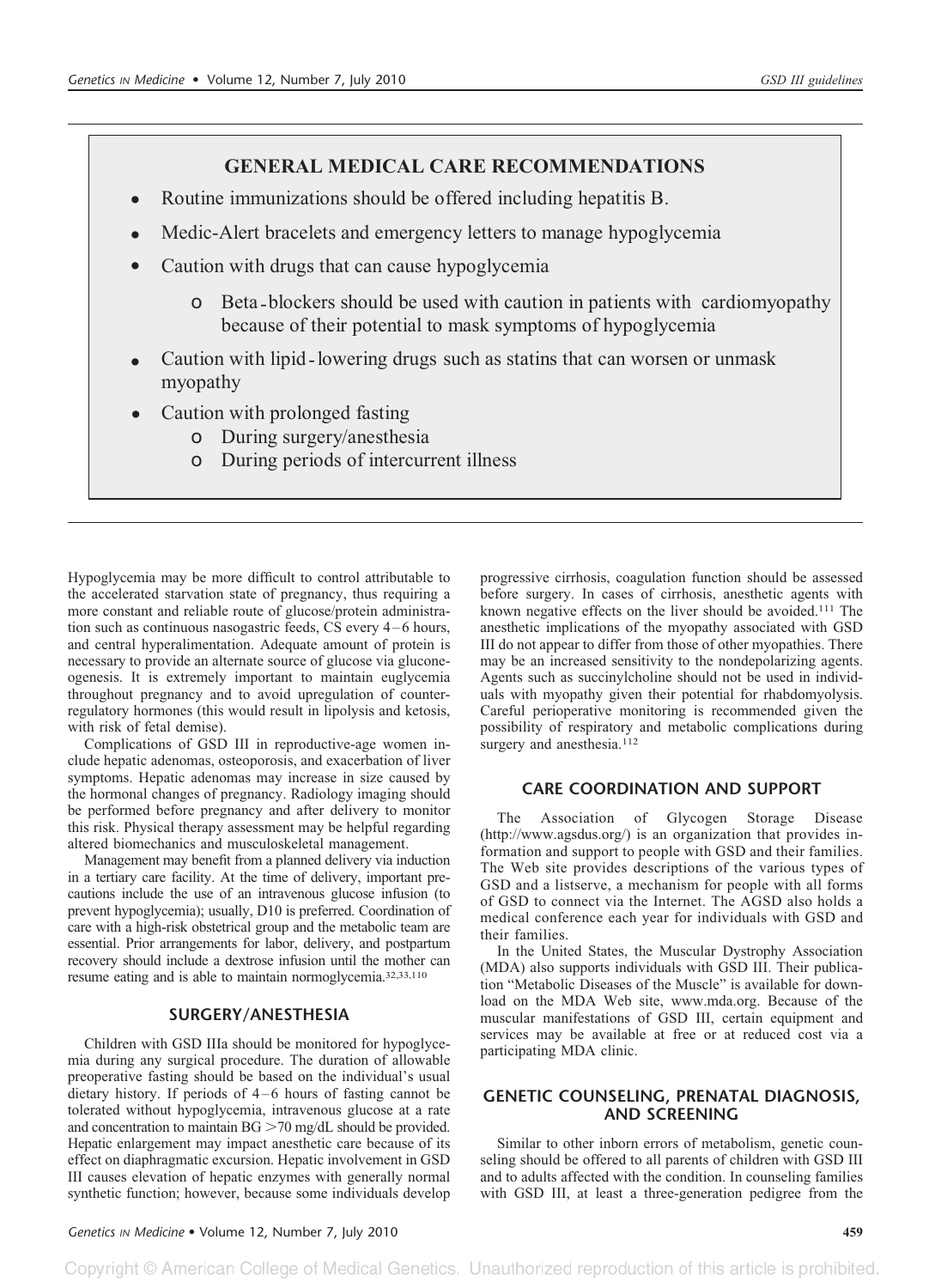# **GYNECOLOGICAL/OBESTRICAL RECOMMENDATIONS**

- Avoidance of estrogen as an oral contraceptive •
- Maintenance of normoglycemia and avoidance of hypoglycemia and ketosis is critical throughout the pregnancy and during labor and delivery •
- A planned delivery via induction and/or close to a tertiary care facility important to ensure good maternal and fetal outcome •

# **SURGERY/ANESTHESIA RECOMMENDATIONS**

- Preoperative evaluation to include hepatic enzymes and liver synthetic function to help determine appropriate anesthetic •
- Recommend discussion with surgical and anesthesia team for coordinated approach and for discussion of intravenous glucose to maintain glucose >70 mg/dL •
- Medications like succinylcholine that can cause rhabdomyolysis must be avoided •
- Monitoring for hypoglycemia in the pre-, peri-, and postoperative period is critical •

consult and or proband should be obtained. GSD III is an autosomal recessive condition. De novo mutation rates are expected to be infrequent, and parents of an affected individual are assumed to be carriers. The recurrence risk to parents who have had an affected child is 25%. DNA mutation analysis is necessary for the identification of additional family members in the extended family who may be carriers. Several laboratories in the United States offer DNA diagnostic and/or prenatal diagnostic testing for GSD III (see www.genetests.org). GSD IIIa mutations are equally distributed among the large 35-exon *AGL* gene. When screening for GSD IIIb, some laboratories may only screen for two common mutations in exon 3—c.18\_19delGA (p.Gln6HisfsX20), formerly described as c.17\_18delAG, and c.16C>T (p.Gln6X)—rather than perform full-gene sequencing. Identifying mutations for GSD IIIa requires full sequencing. Identification of carrier status in the general population is limited and not routinely offered; however, mutation analysis to further refine the risk of having a child with GSD III can be offered to those at risk (e.g., the spouse of a known carrier or spouse of an affected person).

Prenatal diagnostic testing is typically performed by mutation analysis either on cultured chorionic villus samples or amniocytes, ideally of the probands of previously identified *AGL* mutations. When the mutations segregating in the family are known, molecular testing is the gold standard. PGD is also an option for families with GSD III if the mutations have been identified.

## **FUTURE DIRECTIONS AND EMERGING THERAPIES**

Current therapies for GSD III continue to be symptomatic and nutrition based. Whether there is a role for compounds that

provide an alternative source of energy is questionable and warrants further investigation. Certainly, there has been a surge of interest regarding the role of anaplerotic compounds as triheptanoin in patients with inborn errors of metabolism and the potential for secondary energy compromise. One adult patient with Pompe disease reportedly improved after the use of triheptanoin as an alternative fuel.113 To our knowledge, this form of therapy has not been tested in patients with GSD III. Furthermore, the role of MCT oil remains debatable until more evidence is available with regard to the effect on triglycerides. Future research is needed to design treatment strategies that may potentially prevent or suppress glycogen accumulation, provide alternative sources of energy, or target specific pathway abnormalities. The effect of diet (particularly high protein diet), exercise, and influence of hormonal changes needs long-term evaluations. Unfortunately, there is no clinical application for small molecule therapy, enzyme replacement, or gene replacement therapy in GSD III.

Several challenges remain before clinical testing of therapeutic strategies can be considered. Assessing the role of any new therapy will depend on the availability of sensitive new biomarkers that correlate with clinicopathologic findings and/or disease severity. This goal demands further characterization and understanding of the natural history of GSD III and the clinical and biochemical phenotypic changes that occur overtime with increasing age. Long-term complications of the disease are now more recognized. The extent of hepatic, cardiac, and muscle/nerve involvement need focused systematic reviews. At the same time, the role of clinical biomarkers in urine and blood of GSD III patients has been underrated. There is a need for biomarkers that correlate with disease severity to determine prognosis or efficacy of treatment. A urinary biomarker, Hex4, was shown to correlate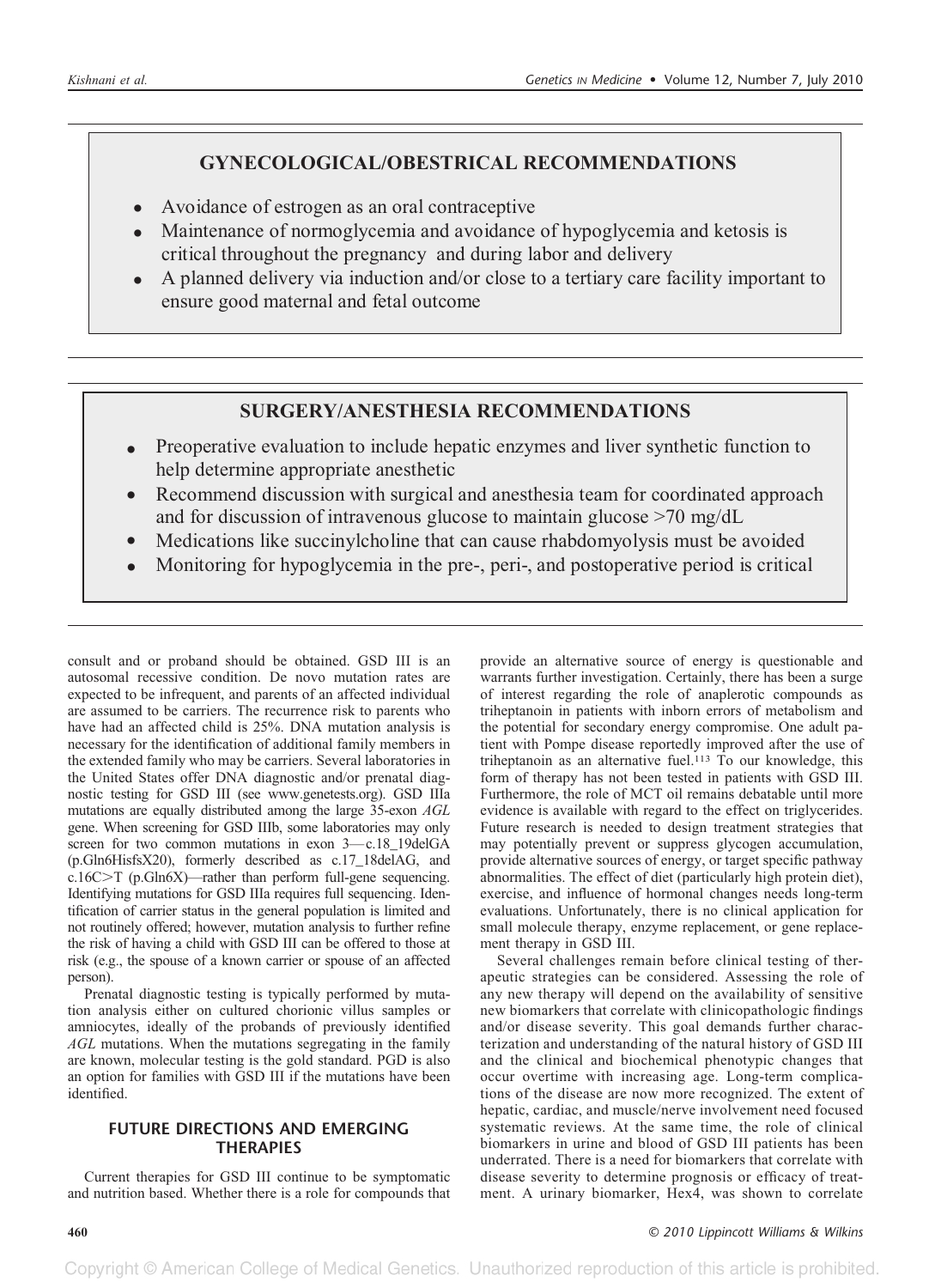# **GENETIC COUNSELING/PRENATAL DIAGNOSIS/SCREENING RECOMMENDATIONS**

- Offer genetic counseling to all parents with a child with GSD III and to all adults with GSD III.
- Determine the proband's *AGL* mutations when feasible.

For prenatal diagnosis:

• Molecular testing is the preferred method when both mutations are known.

well with disease severity in GSD III patients with significant disease involvement compared with other traditional serum markers.99 Animal models for GSD III are needed to further understand and allow for future therapies.114 Physicians need to be aware of the signs and symptoms of this disease to make an early diagnosis and refer the patient to a metabolic specialist for further management. A multidisciplinary approach involving the metabolic team together with the primary care physician, hepatologist, neurologist, cardiologist, and physical therapist should be followed to ensure the best care and outcome for these patients.

## **ACKNOWLEDGMENTS**

This project was supported by educational grants from the Association for Glycogen Storage Disease, US, and the American College of Medical Genetics Foundation.

We thank Salvatore DeMauro, MD, Mark Tarnopolsky, MD, PhD, William Rhead, MD, Lane Rutledge, MD, Joseph Wolfsdorf, MD, and Yuan-Tsong Chen, MD, PhD, for their prepublication reviews of this guideline.

#### **REFERENCES**

- 1. Illingworth B, Cori GT. Structure of glycogens and amylopectins. III. Normal and abnormal human glycogen. *J Biol Chem* 1952;199:653– 660.
- 2. Forbes GB. Glycogen storage disease: report of a case with abnormal glycogen structure in liver and skeletal muscle. *J Pediatr* 1953;42:645– 653.
- 3. Illingworth B, Cori GT, Cori CF. Amylo-1,6-glucosidase in muscle tissue in generalized glycogen storage disease. *J Biol Chem* 1956;218:123–129.
- 4. Snappes I, Van Creveld S. Un cas d'hypoglycemie avec acetonemie chez un enfant. *Bull Mem Soc Med Hop* 1928;52:1315.
- 5. Van Creveld S, Huijing F. Differential diagnosis of the type of glycogen disease in two adult patients with long history of glycogenosis. *Metabolism* 1964;13:191–194.
- 6. Huijing F. Amylo-1,6-glucosidase activity in normal leucocytes and in leucocytes of patients with glycogen-storage disease. *Clin Chim Acta* 1964;9:269 –272.
- 7. Yang BZ, Ding JH, Enghild JJ, Bao Y, Chen YT. Molecular cloning and nucleotide sequence of cDNA encoding human muscle glycogen debranching enzyme. *J Biol Chem* 1992;267:9294 –9299.
- 8. Bao Y, Dawson TL Jr, Chen YT. Human glycogen debranching enzyme gene (AGL): complete structural organization and characterization of the 5 flanking region. *Genomics* 1996;38:155–165.
- 9. Bao Y, Yang BZ, Dawson TL Jr, Chen YT. Isolation and nucleotide sequence of human liver glycogen debranching enzyme mRNA: identification of multiple tissue-specific isoforms. *Gene* 1997;197:389 –398.
- 10. Howell R, Williams J. The glycogen storage diseases. In: Stanbury JB, Fredrickson DS, Goldstein JL, Brown MS, editors. The metabolic basis of inherited disease, 5th ed. New York: McGraw-Hill; 1983:141.
- 11. Van Hoof F, Hers HG. The subgroups of type 3 glycogenosis. *Eur J Biochem* 1967;2:265–270.
- 12. Angelini C, Martinuzzi A, Vergani L. Glycogen storage diseases of muscle.

In: Lane R, editor. Handbook of muscle diseases. New York, NY: Marcel Dekker; 1996:407.

- 13. Ding JH, de Barsy T, Brown BI, Coleman RA, Chen YT. Immunoblot analyses of glycogen debranching enzyme in different subtypes of glycogen storage disease type III. *J Pediatr* 1990;116:95–100.
- 14. Sugie H, Fukuda T, Ito M, Sugie Y, Kojoh T, Nonaka I. Novel exon 11 skipping mutation in a patient with glycogen storage disease type IIId. *J Inherit Metab Dis* 2001;24:535–545.
- 15. Lee P, Burch M, Leonard JV. Plasma creatine kinase and cardiomyopathy in glycogen storage disease type III. *J Inherit Metab Dis* 1995;18:751–752.
- 16. Coleman RA, Winter HS, Wolf B, Chen YT. Glycogen debranching enzyme deficiency: long-term study of serum enzyme activities and clinical features. *J Inherit Metab Dis* 1992;15:869 – 881.
- 17. Labrune P, Trioche P, Duvaltier I, Chevalier P, Odievre M. Hepatocellular adenomas in glycogen storage disease type I and III: a series of 43 patients and review of the literature. *J Pediatr Gastroenterol Nutr* 1997;24:276 – 279.
- 18. Demo E, Frush D, Gottfried M, Koepke J, Boney A, Bali D, et al. Glycogen storage disease type III-hepatocellular carcinoma a long-term complication? *J Hepatol* 2007;46:492– 498.
- 19. Siciliano M, De Candia E, Ballarin S, et al. Hepatocellular carcinoma complicating liver cirrhosis in type IIIa glycogen storage disease. *J Clin* Gastroenterol 2000:31:80-82.
- 20. Matern D, Starzl TE, Arnaout W, et al. Liver transplantation for glycogen storage disease types I, III, and IV. Eur J Pediatr 1999;158(suppl 2):S43– S48.
- 21. Cornelio F, Bresolin N, Singer PA, DiMauro S, Rowland LP. Clinical varieties of neuromuscular disease in debrancher deficiency. *Arch Neurol* 1984;41:1027–1032.
- 22. Hobson-Webb LD, Austin SL, Bali D, Kishnani PS. The electrodiagnostic characteristics of Glycogen Storage Disease Type III. *Genet Med*  $2010 \cdot 12 \cdot 440 - 445$
- 23. Kotb MA, Abdallah HK, Kotb A. Liver glycogenoses: are they a possible cause of polyneuropathy? A cross-sectional study. *J Trop Pediatr* 2004; 50:196 –202.
- 24. Labrune P, Huguet P, Odievre M. Cardiomyopathy in glycogen-storage disease type III: clinical and echographic study of 18 patients. *Pediatr Cardiol* 1991;12:161–163.
- 25. Miller CG, Alleyne GA, Brooks SE. Gross cardiac involvement in glycogen storage disease type 3. *Br Heart J* 1972;34:862– 864.
- 26. Moses SW, Wanderman KL, Myroz A, Frydman M. Cardiac involvement in glycogen storage disease type III. *Eur J Pediatrics* 1989;148:764 –766.
- 27. Lee PJ, Deanfield JE, Burch M, Baig K, McKenna WJ, Leonard JV. Comparison of the functional significance of left ventricular hypertrophy in hypertrophic cardiomyopathy and glycogenosis type III. *Am J Cardiol* 1997;79:834 – 838.
- 28. Shen J, Bao Y, Chen YT. A nonsense mutation due to a single base insertion in the 3'-coding region of glycogen debranching enzyme gene associated with a severe phenotype in a patient with glycogen storage disease type IIIa. *Hum Mutat* 1997;9:37– 40.
- 29. Vertilus SM, Austin SL, Foster KS, et al. Echocardiographic manifestations of Glycogen Storage Disease III: increase in wall thickness and left ventricular mass over time. *Genet Med* 2010;12:413– 423.
- 30. Cabrera-Abreu J, Crabtree NJ, Elias E, Fraser W, Cramb R, Alger S. Bone mineral density and markers of bone turnover in patients with glycogen storage disease types I, III and IX. *J Inherit Metab Dis* 2004;27:1–9.
- 31. Lee PJ, Patel A, Hindmarsh PC, Mowat AP, Leonard JV. The prevalence of polycystic ovaries in the hepatic glycogen storage diseases: its associ-

#### *Genetics IN Medicine* • Volume 12, Number 7, July 2010 **461**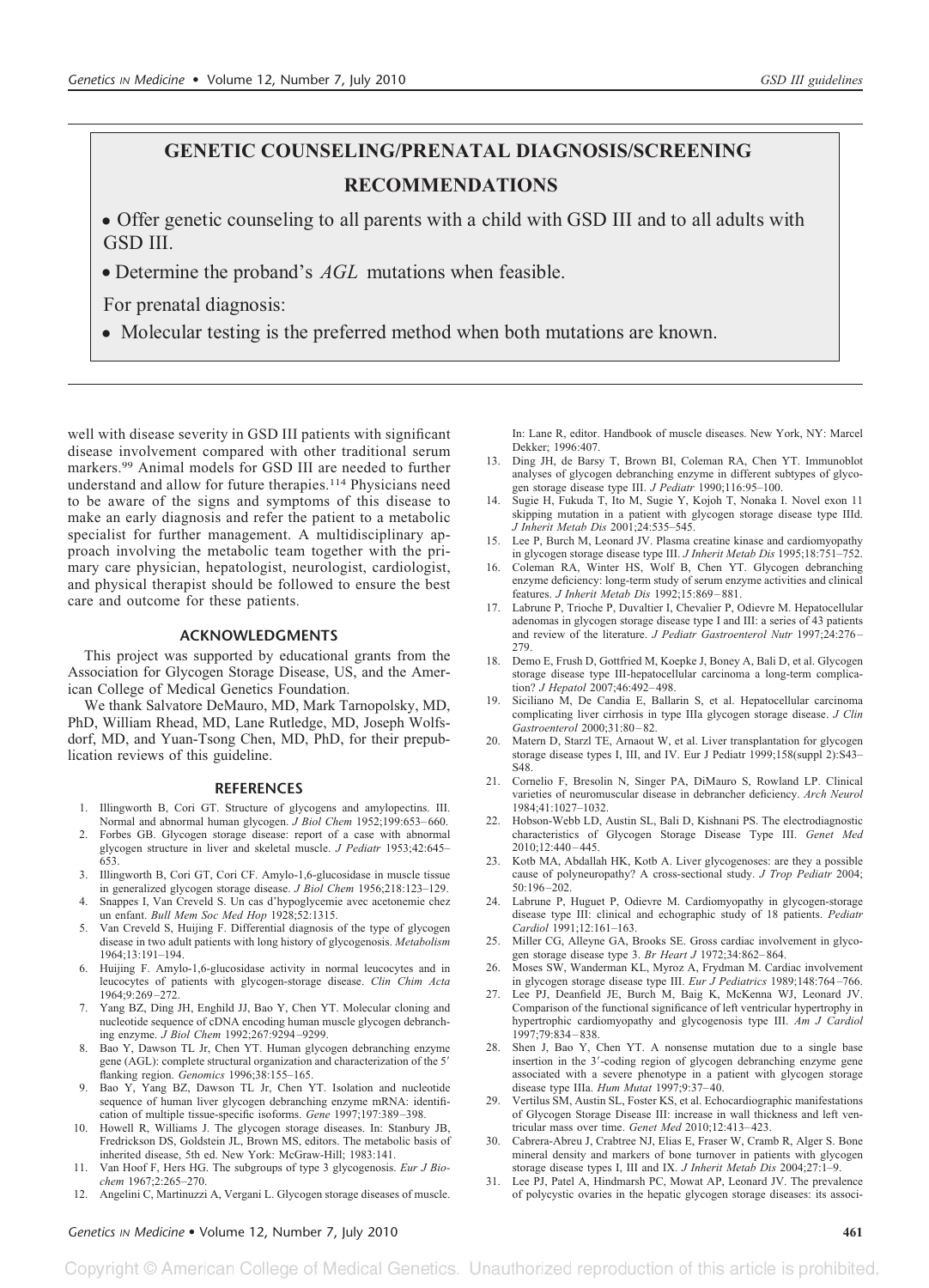ation with hyperinsulinism. *Clin Endocrinol* (Oxf) 1995;42:601-606.

- 32. Confino E, Pauzner D, Lidor A, Yedwab G, David M. Pregnancy associated with amylo-1,6-glucosidase deficiency (Forbe's disease). Case report. *Br J Obstet Gynaecol* 1984;91:494 – 497.
- 33. Bhatti S, Parry E. Successful pregnancy in a woman with glycogen storage disease type III. *Aust N Z J Obstet Gynaecol* 2006;46:168 –169.
- 34. Mendoza A, Fisher NC, Duckett J, et al. Successful pregnancy in a patient with type III glycogen storage disease managed with cornstarch supplements. *Br J Obstet Gynaecol* 1998;105:677– 680.
- Elpeleg ON. The molecular background of glycogen metabolism disorders. *J Pediatr Endocrinol Metab* 1999;12:363–379.
- Lucchiari S, Fogh I, Prelle A, et al. Clinical and genetic variability of glycogen storage disease type IIIa: seven novel AGL gene mutations in the Mediterranean area. *Am J Med Genet* 2002;109:183–190.
- 37. Clayton PT. Diagnosis of inherited disorders of liver metabolism. *J Inherit Metab Dis* 2003;26:135–146.
- 38. Wolfsdorf JI, Holm IA, Weinstein DA. Glycogen storage diseases. Phenotypic, genetic, and biochemical characteristics, and therapy. *Endocrinol Metab Clin North Am* 1999;28:801– 823.
- 39. Lee P, Mather S, Owens C, Leonard J, Dicks-Mireaux C. Hepatic ultrasound findings in the glycogen storage diseases. *Br J Radiol* 1994;67:1062– 1066.
- 40. Binkiewicz A, Senior B. Decreased ketogenesis in von Gierke's disease (type I glycogenosis). *J Pediatr* 1973;83:973–978.
- 41. Fernandes J, Pikaar NA. Ketosis in hepatic glycogenosis. *Arch Dis Child* 1972;47:41– 46.
- 42. Fischer KF, Lees JA, Newman JH. Hypoglycemia in hospitalized patients. Causes and outcomes. *N Engl J Med* 1986;315:1245–1250.
- 43. Wolf AD, Lavine JE. Hepatomegaly in neonates and children. *Pediatr Rev* 2000;21:303–310.
- Moses SW, Parvari R. The variable presentations of glycogen storage disease type IV: a review of clinical, enzymatic and molecular studies. *Curr Mol Med* 2002;2:177–188.
- 45. Mellies U, Lofaso F. Pompe disease: a neuromuscular disease with respiratory muscle involvement. *Respir Med* 2009;103:477– 484.
- 46. Servidei S, Metlay LA, Chodosh J, DiMauro S. Fatal infantile cardiopathy caused by phosphorylase b kinase deficiency. *J Pediatr* 1988;113(1 Pt 1): 82– 85.
- 47. Charpentier C, Saudubray J. Clinical phenotypes: diagnosis/algorithms. In: Valle D, Beaudet A, Vogelstein B, Kinzler K, Antonarakis S, Ballabio A, editors. Scriver's online metabolic & molecular bases of inherited disease. New York, NY: McGraw-Hill; 2009.
- 48. Ugawa Y, Inoue K, Takemura T, Iwamasa T. Accumulation of glycogen in sural nerve axons in adult-onset type III glycogenosis. *Ann Neurol* 1986; 19:294 –297.
- 49. Kiechl S, Kohlendorfer U, Thaler C, et al. Different clinical aspects of debrancher deficiency myopathy. *J Neurol Neurosurg Psychiatry* 1999;67:364–368.
- 50. Mineo I, Kono N, Hara N, et al. Myogenic hyperuricemia. A common pathophysiologic feature of glycogenosis types III, V, and VII. *N Engl J Med* 1987;317:75– 80.
- 51. Chen YT, Kishnani PS, Koeberl DD. Glycogen storage diseases. In: Valle D, Beaudet A, Vogelstein B, Kinzler K, Antonarakis S, Ballabio A, editors. Scriver's online metabolic & molecular bases of inherited disease. New York, NY: McGraw-Hill; 2009.
- 52. McAdams AJ, Hug G, Bove KE. Glycogen storage disease, types I to X: criteria for morphologic diagnosis. *Hum Pathol* 1974;5:463– 487.
- 53. DiMauro S, Hartwig GB, Hays A, et al. Debrancher deficiency: neuromuscular disorder in 5 adults. *Ann Neurol* 1979;5:422– 436.
- 54. Miranda AF, DiMauro S, Antler A, Stern LZ, Rowland LP. Glycogen debrancher deficiency is reproduced in muscle culture. *Ann Neurol* 1981; 9:283–288.
- 55. Shen JJ, Chen YT. Molecular characterization of glycogen storage disease type III. *Curr Mol Med* 2002;2:167–175.
- 56. Maire I, Baussan C, Moatti N, Mathieu M, Lemonnier A. Biochemical diagnosis of hepatic glycogen storage diseases: 20 years French experience. *Clin Biochem* 1991;24:169 –178.
- 57. Shaiu WL, Kishnani PS, Shen J, Liu HM, Chen YT. Genotype-phenotype correlation in two frequent mutations and mutation update in type III glycogen storage disease. *Mol Genet Metab* 2000;69:16 –23.
- 58. DiMauro S, Tsujino S. Nonlysosomal glycogenoses. In: Engel AG, Franzini-Armstrong C, editors. Myology. New York, NY: McGraw Hill; 1994: 1554–1579. 59. Maire I, Mathieu M. Possible prenatal diagnosis of type III glycogenosis.
- *J Inherit Metab Dis* 1986;9:89 –91. 60. Shin YS. Diagnosis of glycogen storage disease. *J Inherit Metab Dis*
- 1990;13:419 434. 61. Besley GT, Cohen PT, Faed MJ, Wolstenholme J. Amylo-1,6-glucosidase
- activity in cultured cells: a deficiency in type III glycogenosis with prenatal studies. *Prenat Diagn* 1983;3:13–19.
- 62. Shin YS, Ungar R, Rieth M, Endres W. A simple assay for amylo-1,6 glucosidase to detect heterozygotes for glycogenosis type III in erythrocytes. *Clin Chem* 1984;30:1717–1718.
- 63. Shin YS, Rieth M, Tausenfreund J, Endres W. First trimester diagnosis of glycogen storage disease type II and type III. *J Inherit Metab Dis* 1989; 12(suppl 2):289 –291.
- 64. Yang BZ, Ding JH, Brown BI, Chen YT. Definitive prenatal diagnosis for type III glycogen storage disease. *Am J Hum Genet* 1990;47:735–739.
- 65. Goldstein JL, Austin SL, Boyette K, et al. Molecular analysis of the *AGL* gene: identification of 25 novel mutations and evidence of genetic heterogeneity in patients with Glycogen Storage Disease Type III. *Genet Med* 2010;12:424 – 430.
- 66. Shen J, Bao Y, Liu HM, Lee P, Leonard JV, Chen YT. Mutations in exon 3 of the glycogen debranching enzyme gene are associated with glycogen storage disease type III that is differentially expressed in liver and muscle. *J Clin Invest* 1996;98:352–357.
- 67. Okubo M, Horinishi A, Nakamura N, et al. A novel point mutation in an acceptor splice site of intron 32 (IVS32 A-12–\_G) but no exon 3 mutations in the glycogen debranching enzyme gene in a homozygous patient with glycogen storage disease type IIIb. *Hum Genet* 1998;102:1–5.
- 68. Cheng A, Zhang M, Okubo M, Omichi K, Saltiel AR. Distinct mutations in the glycogen debranching enzyme found in glycogen storage disease type III lead to impairment in diverse cellular functions. *Hum Mol Genet* 2009;18:2045–2052.
- Lucchiari S, Santoro D, Pagliarani S, Comi GP. Clinical, biochemical and genetic features of glycogen debranching enzyme deficiency. *Acta Myol* 2007;26:72–74.
- 70. Pearson CM. Glycogen metabolism and storage diseases of types III, IV and V. *Am J Clin Pathol* 1968;50:29 – 43.
- 71. Olson LJ, Reeder GS, Noller KL, Edwards WD, Howell RR, Michels VV. Cardiac involvement in glycogen storage disease III: morphologic and biochemical characterization with endomyocardial biopsy. *Am J Cardiol* 1984;53:980 –981.
- 72. Coleman RA, Winter HS, Wolf B, Gilchrist JM, Chen YT. Glycogen storage disease type III (glycogen debranching enzyme deficiency): correlation of biochemical defects with myopathy and cardiomyopathy. *Ann Intern Med* 1992;116:896 –900.
- 73. Carvalho JS, Matthews EE, Leonard JV, Deanfield J. Cardiomyopathy of glycogen storage disease type III. *Heart Vessels* 1993;8:155–159.
- 74. Talente GM, Coleman RA, Alter C, et al. Glycogen storage disease in adults. *Ann Intern Med* 1994;120:218 –226.
- 75. Akazawa H, Kuroda T, Kim S, Mito H, Kojo T, Shimada K. Specific heart muscle disease associated with glycogen storage disease type III: clinical similarity to the dilated phase of hypertrophic cardiomyopathy. *Eur Heart J* 1997;18:532–533.
- 76. Rossignol AM, Meyer M, Rossignol B, Palcoux MP, Raynaud EJ, Bost M. [Glycogenosis type III myocardiopathy]. *Arch Fr Pediatr* 1979;36:303–309.
- 77. Cochrane AB, Fedson SE, Cronin DC II. Nesiritide as bridge to multi-organ transplantation: a case report. *Transplant Proc* 2007;39:308 –310.
- 78. Levine JC, Kishnani PS, Chen YT, Herlong JR, Li JS. Cardiac remodeling after enzyme replacement therapy with acid alpha-glucosidase for infants with Pompe disease. *Pediatr Cardiol* 2007;29:1033–1042.
- Ogimoto A, Okubo M, Okayama H, et al. A Japanese patient with cardiomyopathy caused by a novel mutation R285X in the AGL gene. *Circ J* 2007;71:1653–1656.
- 80. Smit GP, Fernandes J, Leonard JV, et al. The long-term outcome of patients with glycogen storage diseases. *J Inherit Metab Dis* 1990;13:411– 418.
- 81. Keddad KRS, Baussan C, Chalas J, et al. Blood lipids and rheological modifications in glycogen storage disease. *Clin Biochem* 1996;29:73–78.
- Hershkovitz E, Donald A, Mullen M, Lee PJ, Leonard JV. Blood lipids and endothelial function in glycogen storage disease type III. *J Inherit Metab Dis* 1999;22:891– 898.
- 83. Fernandes J, Leonard JV, Moses SW, et al. Glycogen storage disease: recommendations for treatment. *Eur J Pediatr* 1988;147:226-228.
- Goldberg T, Slonim AE. Nutrition therapy for hepatic glycogen storage diseases. *J Am Diet Assoc* 1993;93:1423–1430.
- 85. Slonim AE, Coleman RA, Moses WS. Myopathy and growth failure in debrancher enzyme deficiency: improvement with high-protein nocturnal enteral therapy. *J Pediatr* 1984;105:906 –911.
- 86. Slonim AE, Weisberg C, Benke P, Evans OB, Burr IM. Reversal of debrancher deficiency myopathy by the use of high-protein nutrition. *Ann Neurol* 1982;11:420 – 422.
- 87. Borowitz SM, Greene HL. Cornstarch therapy in a patient with type III glycogen storage disease. *J Pediatr Gastroenterol Nutr* 1987;6:631– 634.
- 88. Mundy HR, Williams JE, Lee PJ, Fewtrell MS. Reduction in bone mineral density in glycogenosis type III may be due to a mixed muscle and bone deficit. *J Inherit Metab Dis* 2008;31:418 – 423.
- 89. Lee PJ, Ferguson C, Alexander FW. Symptomatic hyperinsulinism reversed by dietary manipulation in glycogenosis type III. *J Inherit Metab Dis* 1997;20:612– 613.
- 90. Dagli AI, Zori RT, McCune H, Ivsic T, Maisenbacher MK, Weinstein DA. Reversal of glycogen storage disease type IIIa-related cardiomyopathy with modification of diet [published online ahead of print March 30, 2009]. *J Inherit Metab Dis* doi: 10.1007/s10545-009-1088-x.

#### **462** *© 2010 Lippincott Williams & Wilkins*